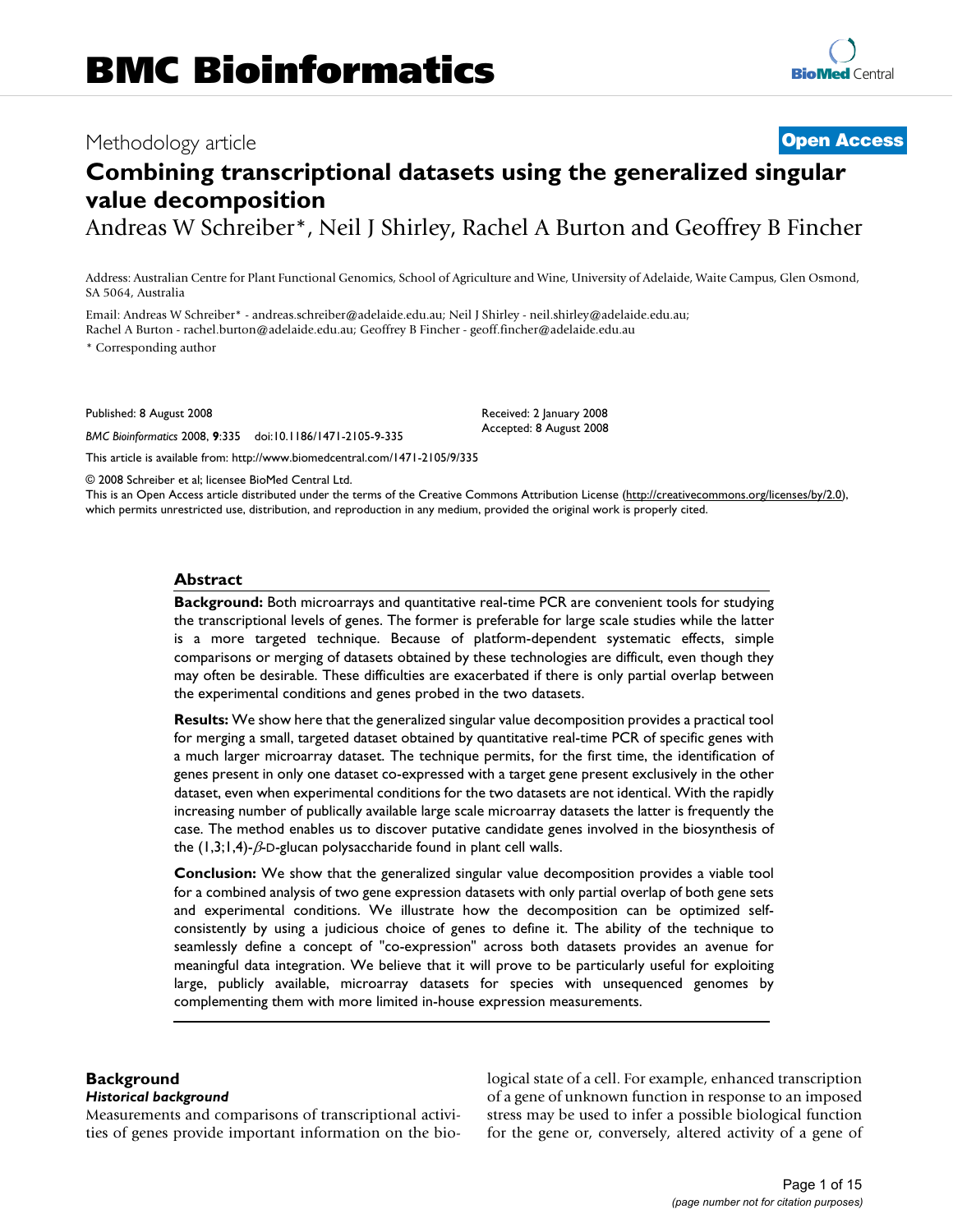known function may serve as a useful diagnostic indicator of the biological state. Several methods for measuring transcriptional activities of genes are in common use, such as those based on two-colour [1] and genechip [2,3] microarrays, serial analysis of gene expression [4], MPSS and other sequencing technologies [5,6] or on the realtime quantitative polymerase chain reaction (Q-PCR) [7]. Frequently, complementary data from several of these technologies are available for a particular biological system or process. This raises the question of how to perform a meaningful comparison and/or integration of transcriptional datasets from multiple sources.

Numerous approaches to transcriptomic data integration have been developed in recent years. For example, if the data originates from several sources using the same or similar platforms, a direct integration of expression values may be feasible [8,9]. For genes in common among the individual studies this can lead to increased significance of results upon integration simply by virtue of greater statistics. At the other extreme, if the platforms are dissimilar (e.g. two-colour cDNA and one-channel oligonucleotide arrays) then simple comparisons of expression values become meaningless. In this case a 'meta-analysis' of summary statistics such as fold-changes, p-values, ranks or effect sizes rather than expression values is more appropriate [10-16]. Choi [11,13] used this type of approach to compare two tumour-datasets, explicitly taking into account interstudy variation. Subsequently this approach was developed further in order to move beyond gene-bygene analysis by constructing co-expression networks [17]. In a comprehensive work, Rhodes *et al*. used data from up to 40 published studies to identify common transcriptional signatures in diverse cancer microarray datasets [18,19]. More recently, Bayesian approaches for estimating model parameters within comparative analyses have been proposed (see, for example, [12,20] and references therein).

For the most part the above studies are concerned with improved diagnostic power through the integration of data, for example by decreasing p-values indicating differential expression of sets of genes desired as prognostic signatures for the detection of cancer. We are interested in quite a different line of inquiry, namely discovery of genefunction through co-expression across datasets. So, on the one hand we would like to work directly with expression values but, on the other hand, the expression data of interest are obtained from two very diverse platforms, in our case an Affymetrix array and a Q-PCR tissue set. Apart from obvious differences on the experimental side, the datasets obtained from these two platforms are themselves quite heterogeneous. In contrast to most integrative microarray studies, there is only a small overlap in gene content between our two datasets with only a few genes in common: a microarray dataset usually contains expression information for 103–105 genes while a Q-PCR dataset typically consists of corresponding information for at most a hundred genes. As described in detail below, various other aspects of these datasets conspire to complicate a combined analysis even further. We do note, however, that both datasets correspond to measurements of absolute rather than relative gene expression.

## *Experimental background*

The organism we consider is barley (*Hordeum vulgare* L), where transcriptional information is often used to guide hypotheses about gene function and cellular processes because the regulation and function of only a small fraction of its genome is understood. The microarray data for this species, obtained with Affymetrix's Barley1 chip [21], is available through the barley reference experiment [22] (the data itself can be found at PlexDB [23]), which covers 15 different tissues and developmental stages. This dataset contains data from two barley cultivars; we make use of only one of these, namely 'Morex'. The barley microarray dataset is potentially useful for gene discovery because of a total of approx. 21400 non-redundant probesets on the Barley1 chip, the function of about 16500 genes cannot be reliably surmised from sequence comparisons with genes of known function in other species. However, it is a 'closed' dataset in the sense that the genes interrogated by the chip comprise a fixed fraction, perhaps half, of the genes in the genome [21] and this selection of genes is determined at the time of the design of the chip. Furthermore, because the probes on the chip were mostly designed from information available in the public EST databases, there is an inbuilt bias toward genes expressed at a significant level in at least one tissue, while genes transcribed at low levels are often missing from the chip.

The Q-PCR based dataset, on the other hand, was taken from a series of 11 barley tissues, from the cultivar 'Sloop'. This dataset contains expression data for almost 80 genes that are mostly related to the synthesis or modification of cell wall polysaccharides. A number of these genes are only transcribed at relatively low levels and so it is not surprising that, while some of them are represented on the Barley1 chip, quite a few are unique to the Q-PCR dataset. The Q-PCR technique is more suited for detailed, targeted studies of genes of particular interest and, in contrast to the microarray dataset, it can be considered to be an 'open' dataset: it can easily be enlarged through the design of additional primers. For details on this Q-PCR data we refer to the Methods section as well as to the additional material [see Additional file 1]. The relationship between the genes and tissues probed in the two datasets is summarized in Figure 1.

## *The experimental question*

The central question that we would like to address here is the following: suppose one has identified a gene of inter-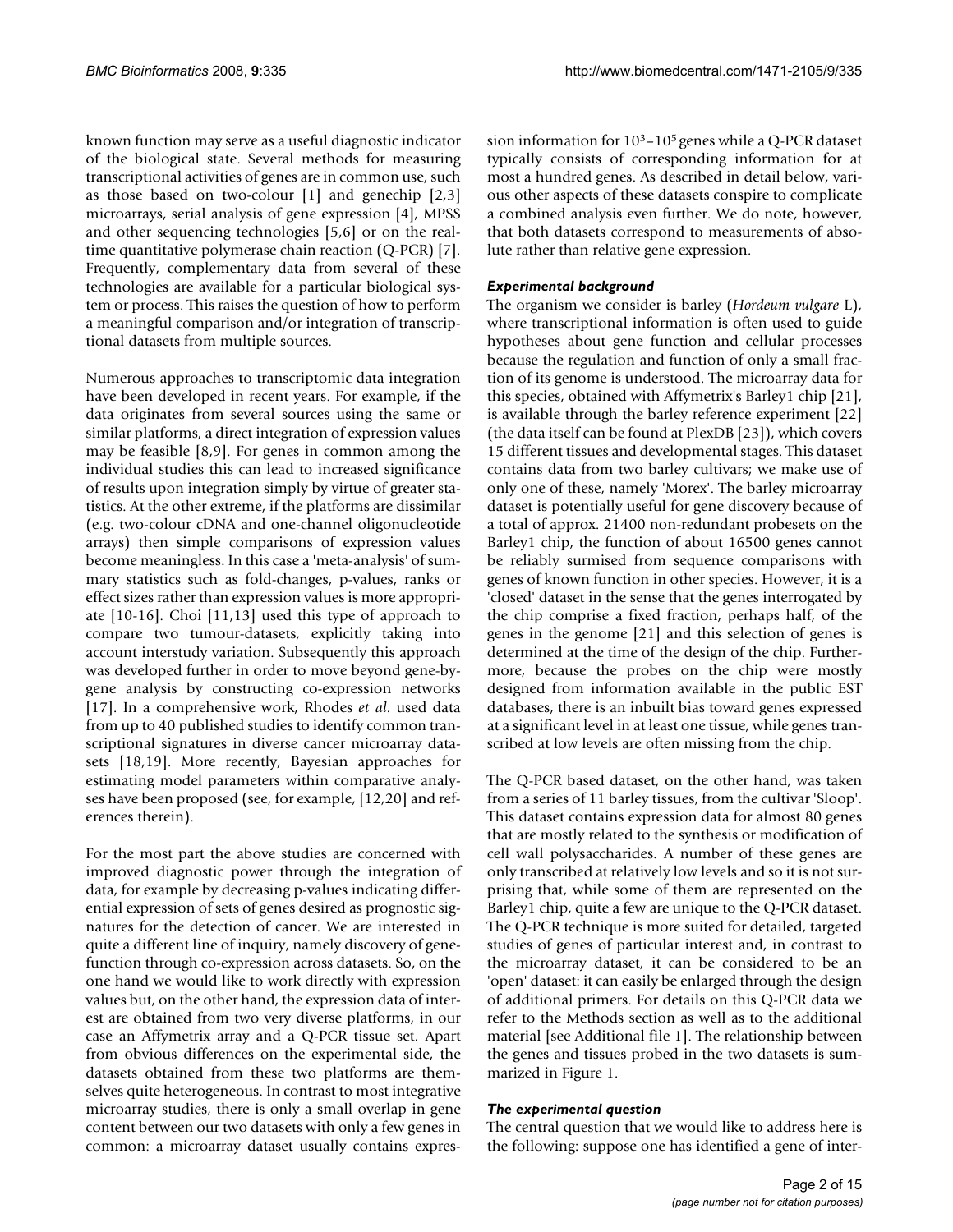

## **Figure 1**

**The microarray and Q-PCR datasets**. The potential overlap of the microarray and Q-PCR datasets is depicted here. 'Region A' generically refers to the overlap between the datasets, 'Region B' to the part unique to the microarray and 'Region C' to that part unique to the Q-PCR series. It is clear from the context whether references to these regions in the main text refer to genes (top panel) or tissues probed (bottom panel). While up to 59 genes are simultaneously probed by both platforms, one would not necessarily expect their expression profiles to be identical in every case: differential contributions from (unknown) paralogs and/or closely related gene family members, as well as alternative splicing, can lead to distortions because the probes on the microarray and the primers used for the Q-PCR generally target different regions of a gene. Similarly, some tissues are probed simultaneously using both platforms, while others can be found in only one of the datasets. For a few tissues the overlap is hard to determine due to possible differences in developmental stage (shown in brackets; dgs = day old germinating seedling, dap = days after pollination, dba = days before anthesis,  $s = 10$  cm seedling, ba = before anthesis). Further details about the tissues probed with the microarray may be found in Ref. [22], while details about those included in the Q-PCR series can be found in Ref. [48].

est that participates in a particular biological process and that one has collected Q-PCR data for the gene, but it is not a member of the set of genes represented on the microarray. For the reasons discussed above, this is frequently the case for species, such as most plant species, whose full genome has not been sequenced. We want to discover potential candidate genes involved in the same biological process as this gene of interest through a coexpression analysis, however a Q-PCR dataset consists, by its very nature, of expression data for only a very limited number of genes, so the value of carrying out this sort of analysis for this dataset alone is rather limited. On the other hand, microarray datasets contain expression information for a very large number of genes and would be ideally suited for the task.

For this reason we would like to use the extensive transcript data from the microarray to discover potential candidate genes involved in the same biological process as the original gene of interest. Co-transcription of these other genes identified from the microarray can then be verified in follow-up Q-PCR experiments. The stumbling block is, of course, that one needs to make a meaningful comparison between the actual expression profiles obtained from one dataset with those of the other. The difficulties with this include the following:

a) Each platform has inherent systematic errors that result in measurements that, while presumably correlated in some way to the actual mRNA concentrations, are distorted representations thereof. Intensive studies of this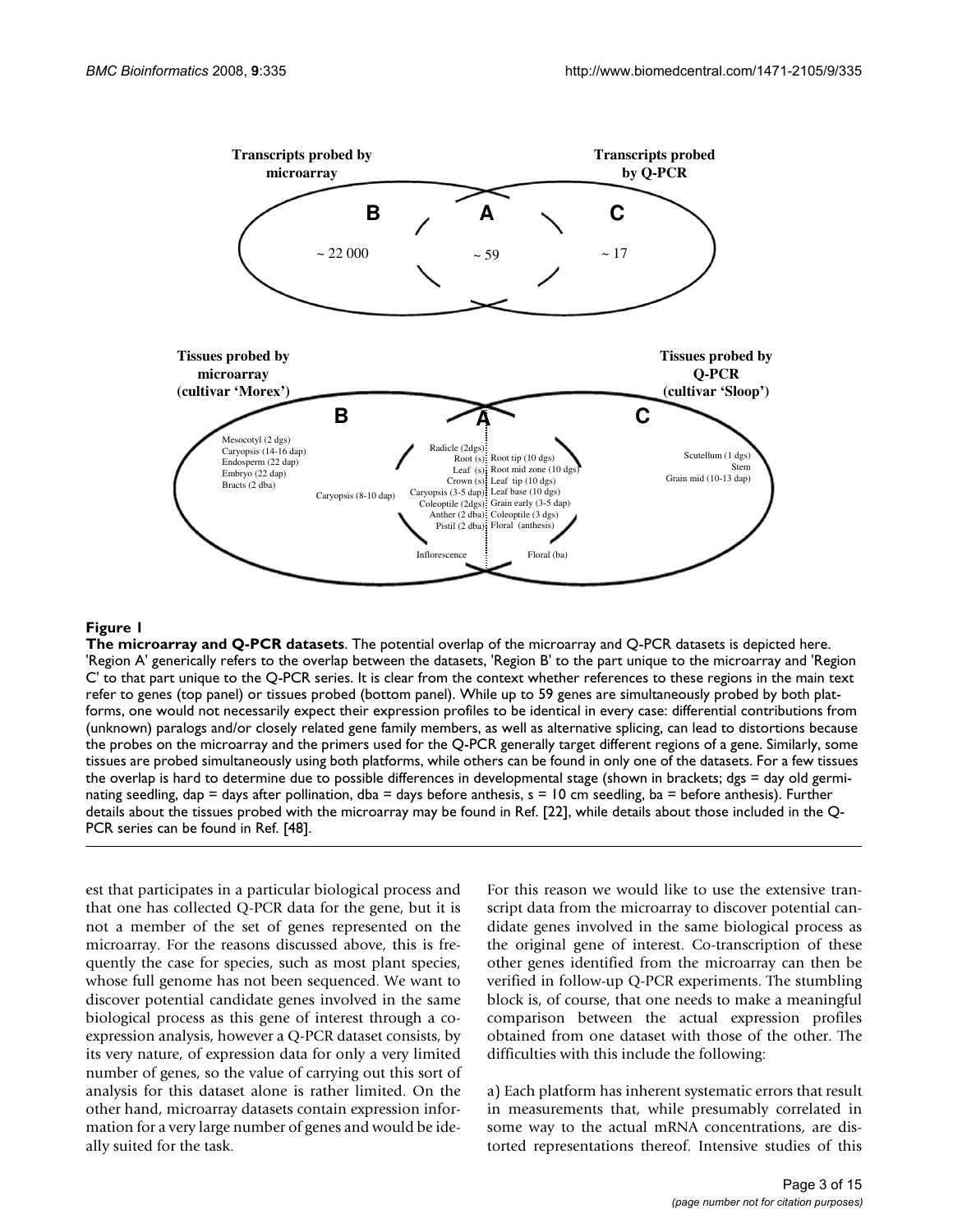issue have been undertaken over the years, particularly between various microarray platforms [24-30]. It is fair to say that no clear consensus has emerged [31], with correlations between platforms ranging from 'poor' [26] to 'strong' [28]. Analogously, comparisons of fold-changes between microarray and Q-PCR measurements have demonstrated similar systematic, platform-dependent biases [32].

It appears likely that a significant source of differences across platforms is simply due to differential hybridization to platform-specific probes. This can arise because in general the probes on each platform can be expected to be sensitive to their own particular admixtures of alternative splice forms [33-36] and/or gene family members with similar sequence [35]. If a complete genome is available these admixtures can be identified, at least in principle, facilitating correct matching of probes between platforms [33,36]. For barley, however, the complete complement of genes, let alone splice forms, is not known.

b) The datasets considered here were obtained not only from different biological samples but also from different varieties of the same plant species.

c) The experimental conditions used to obtain one dataset correspond only partially with the experimental conditions used in obtaining the second dataset (see Fig. 1). Some of the experimental conditions are unique to one dataset, some to the other and some are common to both. Specifically, the experimental variables here consist of an assortment of tissues, some of which are unique to the genechip data (e.g. mesocotyl and embryo), some unique to the Q-PCR tissue series (e.g. scutellum and stem) and some are found in both datasets (e.g. caryopsis and root), although even in the latter case the age of the tissues probed is different.

d) As described above, the gene content of the two datasets is only partially overlapping and, in contrast to comparative microarray studies, highly asymmetric in size.

#### *The computational task*

In short, our aim is twofold:

a) we want to establish a meaningful framework for quantifying the similarities and differences in the overlap of the two datasets (region A, Fig. 1) and

b) we want to use this mathematical framework to draw inferences about the non-overlapping parts of the datasets. In particular, we want to identify candidate genes probed *only* by the microarray (i.e. genes in region B) that are 'co-expressed' with genes probed *only* in the Q-PCR dataset (i.e. genes in region C).

#### *The Generalized Singular Value Decomposition*

At first sight, the latter aim in particular poses a formidable, even impossible, challenge and, indeed, we are unaware of any existing methodology that would be suitable for realizing this goal. However, the datasets *do* contain some overlapping information (region A) and in this paper we show how to exploit this fact to achieve both tasks by using the matrix decomposition known as the generalized singular value decomposition (GSVD) [37- 39].

The situation described is somewhat analogous to one that arises in the comparison of transcriptomes from two species [40]. In that case, certain genes rather than experimental conditions may be involved in processes common to the two organisms, while others may be involved in processes unique to either one or the other organism. The number of genes probed in the one species is in general different to that probed in the other and, of course, the ubiquitous systematic artefacts are present here as well. The latter problem has been addressed, using the GSVD, by Alter *et al*. [40] in a comparison of the cell cycle in humans and yeast. While here we are dealing with the orthogonal problem, it does have some similarity to the one considered in the pioneering study of Alter *et al*. and so a number of the conceptual ideas of the approach have already been introduced [40]. Here we concentrate on additional developments essential for the application of this novel matrix decomposition in its present setting.

More recently, Berger *et al*. [41] have used the GSVD approach to combine transcriptomic and copy number data obtained from genome-wide breast cancer studies. The aim in that work was similar to ours in that these authors set out to combine datasets collected from the same species from different experimental platforms. However, their approach is equivalent to that of Alter *et al*. in that the link between the two datasets was provided through coinciding experimental conditions – namely, identical time points in the cell cycle in Ref. [40] and identical cell lines in Ref. [41]. Because, as discussed above, the merging of transcriptomic datasets in general involves differing experimental conditions in the two datasets, the approach of Alter *et al*. and Berger *et al*. does not suffice for the problem addressed here. In addition, for the identification of candidate genes, we want to extend the use of the GSVD beyond a simple comparison of expression profiles of genes in common to the two datasets. In what follows we describe how to modify the approach to meet the more complex requirements of the present setting.

## **Results**

In this section we describe the application of the GSVD approach to a comparison of the two transcript datasets. The discussion is restricted to issues arising in a compari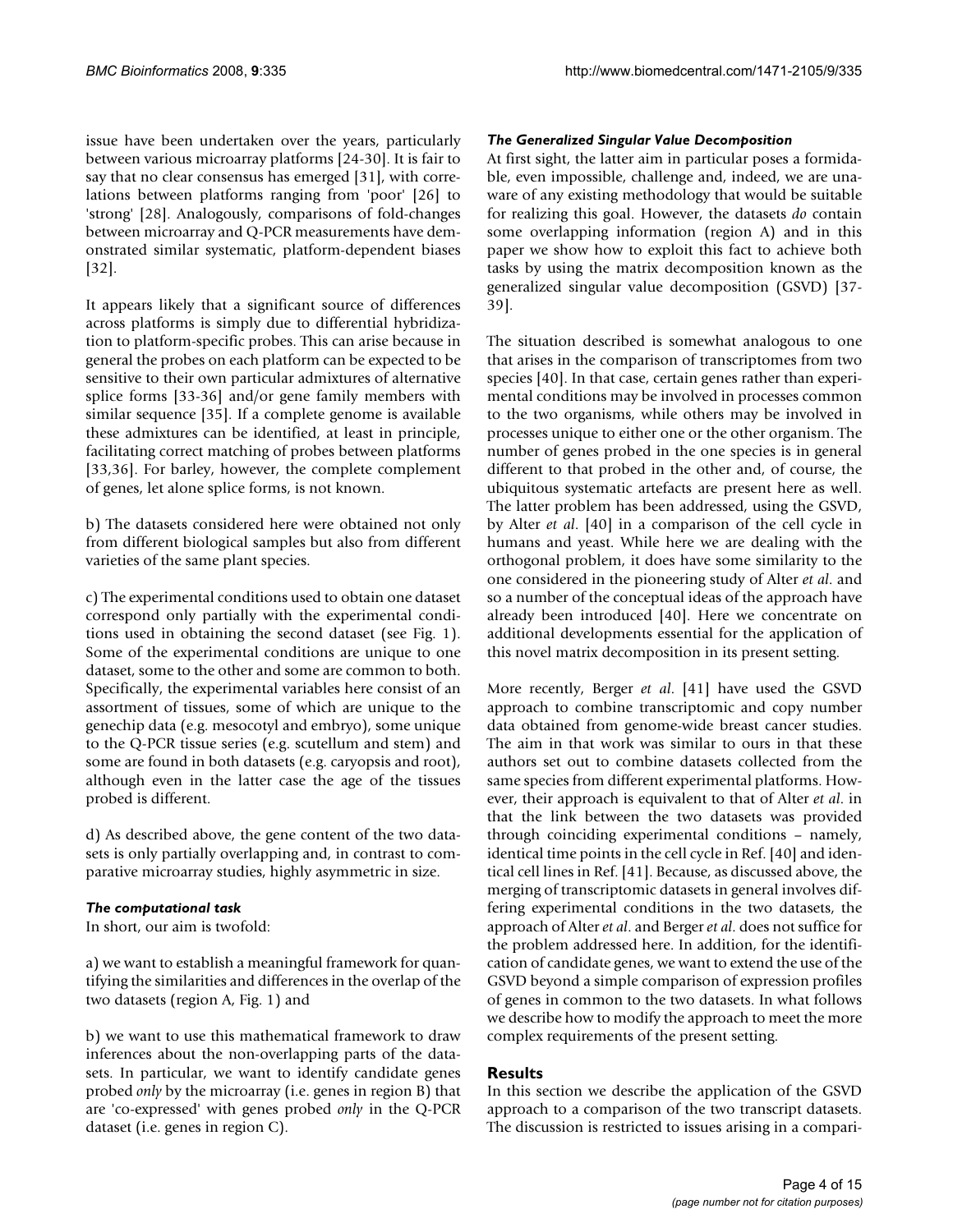son of microarray and Q-PCR data, although it is straightforward to generalize it to other applications such as comparisons between genechip and two-colour arrays. The method is subsequently tested by comparing transcriptional profiles of genes common to the two datasets. Finally, the technique is applied by searching the microarray dataset for co-ordinately expressed genes for which only Q-PCR data are available. This leads to a testable biological hypothesis, implicating a particular glycosyl transferase in cell wall biosynthesis.

#### *Algorithm: Multiple gene-expression platforms and the generalized singular value decomposition*

The well-known singular value decomposition of the *N* × *M* dimensional matrix *e*,

$$
e = u \cdot \varepsilon \cdot v^T \tag{1}
$$

has become a popular tool in the analysis of large-scale gene expression datasets [42] because it can be used to reorganize thousands of individual gene expression profiles, as measured by transcript abundance, into a small number of linearly independent processes involving linearly independent combinations of genes. The matrix *e* contains rows of 'gene-expression vectors'  $e_n$ ,  $1 \le n \le N$ , with each component  $e_{nm}$  indicating the level of transcription of gene *n* in array  $m, 1 \le m \le M$ . In keeping with the nomenclature used by Alter *et al*. [42], we refer to the set of all gene expression values collected for a particular environmental condition as an 'array', even for the Q-PCR data; in our particular case one could, of course, simply refer to these as individual 'tissues'. As illustrated in the online Additional Material [see Additional file 2], it is useful to think of the  $N \times N$  matrix  $u$  and the  $M \times M$  matrix  $v$ as rotation matrices (hence  $u^T \cdot u = I$  and  $v^T \cdot v = I$ ), rotating the original orthonormal coordinate systems spanned by individual genes and arrays to new coordinate systems [43]. Strictly speaking these matrices, being orthogonal, may involve reflections as well as rotations. A reflection corresponds to a change in the handedness of the new coordinate system, but the handedness is immaterial within the context of the present discussion. In the following, therefore, we take it as understood that our use of the term 'rotations' may include reflections as well.

The matrix  $\varepsilon$  contains the expression patterns as viewed from the new, rotated, coordinate systems and by construction it is very simple in that only its diagonal entries are non-zero. Singular value decompositions may of course be carried out individually for two datasets (labelled p and q), i.e.  $e^{(p)} = u^{(p)} \cdot e^{(p)} \cdot v^{(p)T}$  and  $e^{(q)} =$  $u^{(q)} \cdot \varepsilon^{(q)} \cdot v^{(q)T}$ , where the expression of the same set of genes has been measured in different sets of experiments. However, it is not possible to subsequently compare the expression matrices  $\varepsilon^{(p)}$  and  $\varepsilon^{(q)}$  directly, because the separate rotations  $u^{(p)}$  and  $u^{(q)}$  of the coordinate systems spanned by the genes have removed the information that there is a connection between genes in the two experiments. A simultaneous diagonalization may be achieved, however, through the use of the GSVD, defined by

$$
e^{(i)} = \gamma \cdot \varepsilon^{(i)} \cdot v^{(i)T} \quad i = p, q \tag{2}
$$

The *N* × *N* dimensional matrix *y* again parameterizes the connection between the original and transformed genes, termed 'genelets' by Alter *et al*. [40], but now it is the same for both decompositions *p* and *q*. While this retains the desired common coordinate system for the genelet space, the price to pay is that the new 'genelet' axes are no longer orthogonal, that is, the matrix *y* is no longer purely a rotation/reflection matrix (hence  $\gamma^T \cdot \gamma \neq I$ ). This geometrical interpretation of the SVD and GSVD is illustrated in the mathematical appendix contained in the online Additional Material [see Additional file 2].

The  $M^{(i)} \times M^{(i)}$  dimensional matrices  $\nu^{(i)}$  define rotations from spaces spanned by arrays to spaces spanned by 'arraylets'. These rotations are necessarily different in the two datasets because the sets of experimental variables (in our case, the individual tissues) are unique to each dataset. As before, the  $N \times M^{(i)}$  dimensional matrices  $\varepsilon^{(i)}$  only have non-vanishing entries  $\varepsilon_{nm}$ <sup>(*i*</sup>) if  $n = m$ , so each genelet is only expressed in its corresponding arraylet. By convention the singular values  $\varepsilon_{nm}$  <sup>(*i*</sup>)are positive, decrease with increasing *n* in  $\varepsilon^{(p)}$  and increase with increasing *n* in  $\varepsilon^{(q)}$ [39,40].

The GSVD defined by Eq. 2 should be contrasted to that used in [40]. In that work, the GSVD was defined through  $e^{(i)} = u^{(i)} \cdot \varepsilon^{(i)} \cdot x^{-1}$ , where *u*<sup>(*i*</sup>)were rotation matrices connecting the gene and genelet co-ordinate systems while the non-orthogonal  $M \times M$  matrix  $x^{-1}$  was the matrix connecting array and arraylet co-ordinate systems. The reason for the difference between this definition and our Equation (2) is clear: in [40], the connection between the two datasets is made through coinciding experimental conditions, i.e. time-points in the cell cycle, while in the present case the connection between the datasets is imposed through coinciding genes. Hence in the former case a common transformation  $x<sup>-1</sup>$  from arrays to arraylets was required, while in the latter a common transformation *y* from genes to genelets is appropriate. Notwithstanding these differences in detail, transposition of  $e^{(i)}$  allows the same algorithm employed in [40] to be used for performing the decomposition in Eq. 2. Furthermore, as in [40], we use the angles

$$
\theta_k = \tan^{-1} \frac{\varepsilon_{kk}^{(p)}}{\varepsilon_{kk}^{(q)}} - \frac{\pi}{4}
$$
 (3)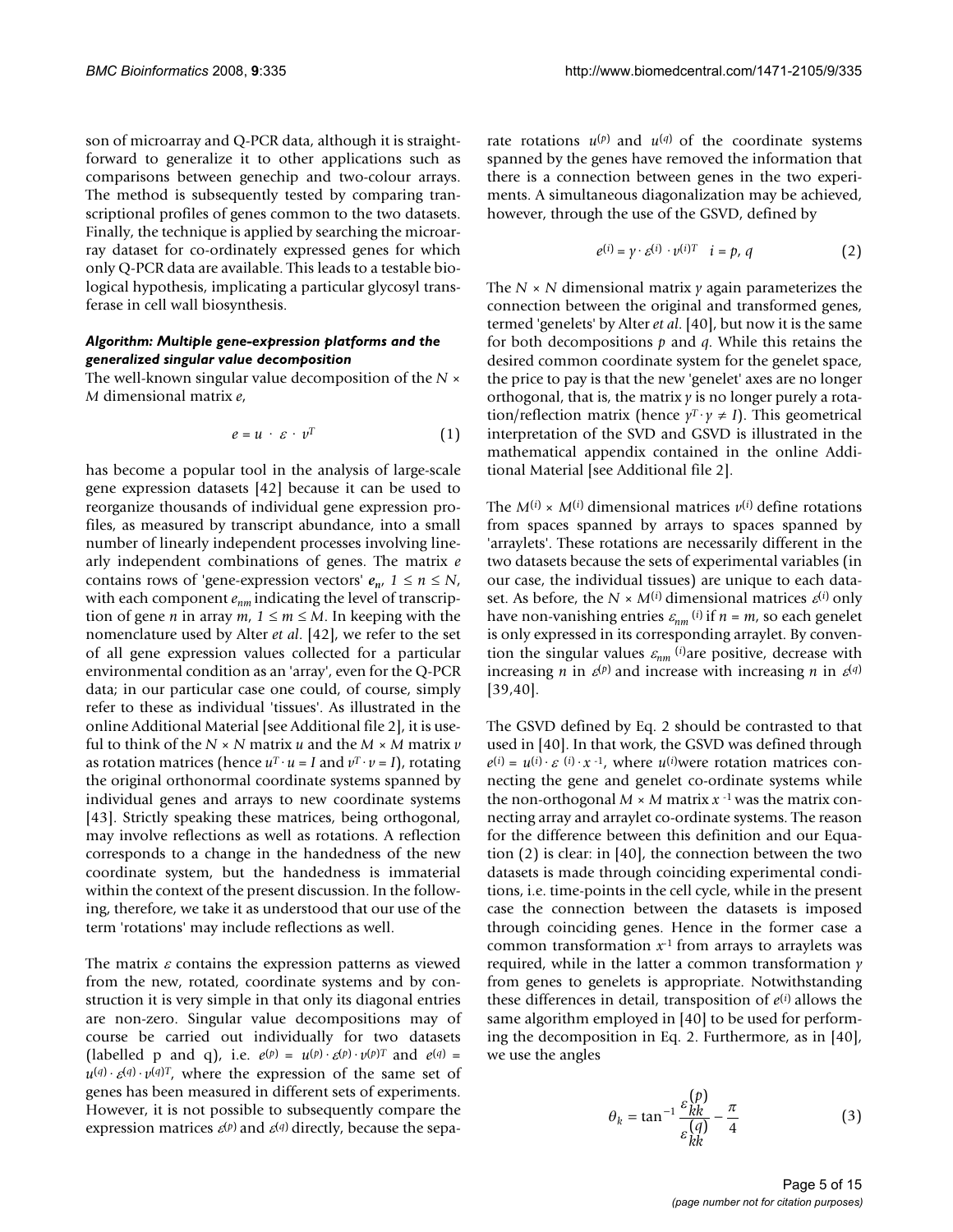as a measure of the relative contribution of the kth arraylet and genelets to the first and second dataset. Those arraylets for which this angle is close to zero characterize processes that are common to the two datasets, while those arraylets for which  $\theta_k$  is close to  $\pi/4$  or  $-\pi/4$  characterize processes exclusive to the first or second datasets, respectively. The crucial observation is, therefore, that a sensible comparison between the datasets that avoids platform dependent biases should involve only those processes for which  $\theta_k \approx 0$ .

The proof of the GSVD in [37,40], and the corresponding algorithms implementing this decomposition, relies on the inequality  $N \leq min(M^{(p)}, M^{(q)})$ . Given that particularly microarray datasets typically contain many more genes than arrays, i.e.  $N \gg M^{(i)}$ , this implies that only a subset of probed genes may be used in Eq. 2. This is in contrast to the decomposition used by Alter *et al*. [40], where the inequality required the number of genes to be larger than the number of arrays, which is usually the case. While in principle the GSVD can be generalized to arbitrary *N*, *M*(*p*) and *M*(*q*) [38], only those genes in common between the two datasets (region A of Fig. 1) are represented in Eq. 2. Because part of our aim is to make use of gene expression profiles contained in only one or the other of the two datasets (regions B & C), we require further conceptual extensions to the analysis carried out in [40].

#### *The definition of the subspace in common to both datasets*

The GSVD retains its utility in spite of these complications because it provides the transformations from the 'array' space to 'arraylet'-space, i.e.  $v^{(p)}$  and  $v^{(q)}$ , and at the same time identifies arraylets, for which  $\theta_k \approx 0$ , spanning the subspace of relevance to a comparison between the two datasets. It, therefore, provides a mathematical mapping from expression profiles in two disparate spaces, spanned by arrays, to a common space, spanned by arraylets. Ultimately, it is this feature of the GSVD which allows one make comparisons of expression profiles for genes contained in only one or the other datasets (i.e. genes in regions B and C).

The transformation between arrays and arraylets needs to be defined through the use of a suitable subset of genes common to both datasets (i.e. from region A; we shall refer to these as 'gene-pairs'). This subset defines arraylets characterizing common processes in the two datasets, relevant to this subset of genes. If one tabulates the expression of the *complete* set of genes in both datasets in the matrices  $e^{(p)}$   $_{full}$  and  $e^{(q)}$   $_{full}$ , one may write the expression of all genes (i.e. regions A, B and C) in the arraylets defined by the GSVD as

$$
\gamma_{full}^{(i)} = e_{full}^{(i)} \cdot \nu^{(i)} \cdot (\varepsilon^{(i)})^{-1} \quad i = p, q \tag{4}
$$

Here  $(\varepsilon^{(i)})$ <sup>-1</sup> is the pseudo-inverse of  $\varepsilon^{(i)}$  [39]. This equation is the key result that we use in the present study.

The matrices  $\gamma^{(i)}$ <sub>n, full</sub> contain the expression profiles of all genes in the two datasets. Each column contains the expression information for a particular arraylet and the relative contribution the arraylet *k* receives from each dataset is characterized by its angle  $\theta_k$ . Expression profiles of different genes (rows) in  $\gamma^{(i)}$  <sub>n, full</sub> may be directly compared, irrespective of whether they originate from regions A, B or C in Fig. 1.

Those genes actually used to define the GSVD will have identical expression profiles in the matrices *y*(*i*) *full*, i.e.,  $\gamma^{(p)}$ <sub>*n*, *full*</sub> =  $\gamma^{(q)}$ <sub>*n*, *full*</sub>. Those genes contained in both datasets but not used to define the GSVD should have similar, but generally not identical, expression profiles *y*(*p*) *<sup>n</sup>*, *full* and  $\gamma^{(q)}$ <sub>n, full</sub> in the subspace (i.e. columns) characterized by <sup>θ</sup>*k*≈*0*. The degree to which these expression profiles correlate within this space provides a convenient measure of the utility of the GSVD and the suitability of those genes used to define it. Finally, expression profiles in the subspace characterized by  $\theta_k \approx 0$  for genes present in only one or the other dataset alone (regions B and C) can also be compared, allowing the identification of putatively coregulated genes.

These features suggest an iterative approach, illustrated in Fig. 2, for using the GSVD in a search for co-expressed genes across the two datasets. This approach is described in detail in the following sections.

## *Testing the GSVD defined by random subsets of genes*

We begin by illustrating the procedure using, at this stage, a *random* selection of gene-pairs from the overlapping region A in Figure 1 to define a GSVD of our microarray and Q-PCR data. The purpose here is twofold: firstly, we want to check that, as one would expect from the preceding discussion, the expression profiles of the remaining gene-pairs from region A indeed show greater co-expression in the subspace spanned by the central arraylets than those spanned by peripheral arraylets. Secondly, this illustration provides a vehicle for introducing the particular measure that we shall adopt for quantifying "co-expression". This measure will be used in the subsequent analysis.

We use a random selection of 10 gene-pairs in the definition of the GSVD. The size of this set is dictated by the requirement  $N \leq min(M^{(p)}, M^{(q)})$  discussed above, i.e. in our case we need  $N \le 11$ . We have used one gene-pair less than this because, for convenience, the datasets have been standardized by centering each gene's transcription profile and scaling its variance across the tissues to unity. The centering results in one column in each matrix becoming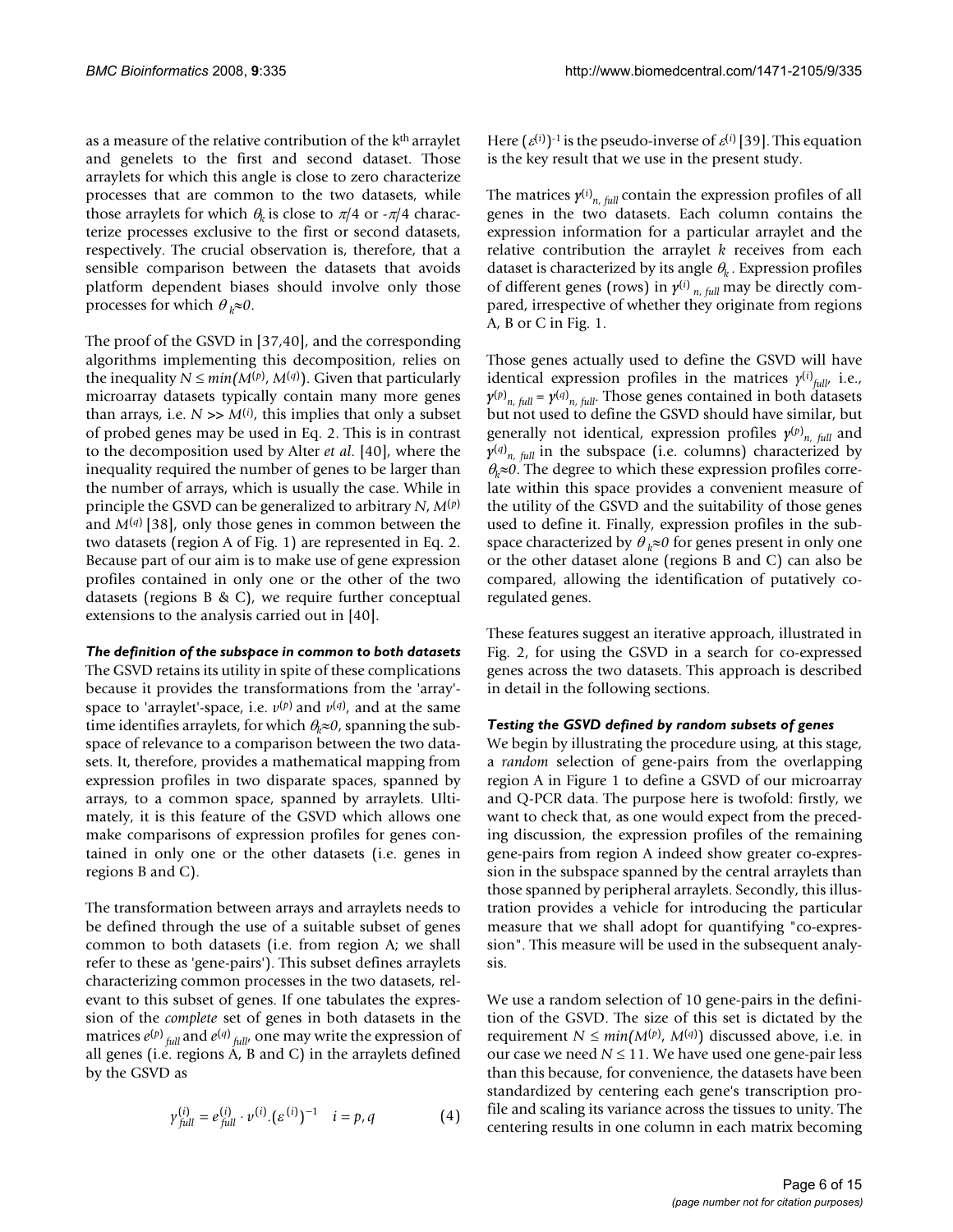

## **Figure 2**

**Using the GSVD to identify candidate co-expressing genes**. This schematic flowchart shows the procedures used to identify a) an overlapping region between the two datasets as well as b) candidate genes probed by the microarray coexpressing with genes of interest from the Q-PCR dataset. Regions A, B and C refer to those defined in Fig. 1. In order to reduce the number of false positives we have repeated the entire procedure a number of times and only examine in detail genes that co-express consistently among these repeats.

linearly dependent on the other 10. Finally, in keeping with standard practice, we have worked with the *log*<sub>2</sub> of the expression intensities.

The random set of 10 genes used for the GSVD is indicated by asterisks in the table available in the online Additional Material [see Additional file 1]. The resulting range of angles  $\theta_k$  is shown in Fig. 3. It is evident from this figure that arraylets  $k = 5$ ,  $k = 6$  and  $k = 7$  contribute a similar amount to both datasets, while arraylets *k* ≤ *4* increasingly dominate in the microarray dataset and arraylets  $k \geq 8$ increasingly dominate in the Q-PCR dataset. One would expect, therefore, to have the greatest success in making an identification of genes between the two datasets if the overlapping subspace included the central arraylets  $k = 5$ ,  $k = 6$  and  $k = 7$ .

There is of course arbitrariness in how one actually defines the "identification of genes". A convenient procedure



## **Figure 3**

**Relative contribution of arraylets/genelets to the two datasets**. Genelets with  $\theta_k > 0$  (i.e. small k) correspond to those expressed predominantly in the microarray dataset while genelets with  $\theta_k$  < 0 (i.e. large *k*) correspond to those expressed predominantly in the Q-PCR dataset. The angles <sup>θ</sup>*k* result from a GSVD defined by the genes marked by asterisks in the Table in the online Additional Material [see Additional file 1].

adopted here consists of calculating, for each microarray gene  $\mathcal{M}_p$  in turn [see Additional File 1], the Euclidean distance *d* within the central arraylets for all Q-PCR gene transcripts  $({\mathcal Q}_q)$ , i.e. for each  $p$  we calculated  $d_{c.a.}(\mathcal{M}_p)$ ,  $\mathcal{Q}_q$  ) for all *q*. We chose to define a "successful match" to be one where the appropriate gene from the Q-PCR dataset  $(p = q)$  is one of the seven 'closest' to the microarray gene, i.e.  $\text{rank}(d_{c.a.}(\mathcal{M}_p, \mathcal{Q}_q) \leq 7)$ . While the absolute number of "successes" is naturally sensitive to this arbitrary choice of the cut-off, comparisons between them are less so.

The results from this illustrative exercise are shown in Table 1. In this instance the greatest success is achieved using either arraylets 4 to 8, 5 to 9 or 3 to 9. In these cases 17 out of 49 genes are successfully matched. The success rate decreases, as one would expect, if non-central arraylets are chosen. For example, using the Q-PCR dominated arraylets 8–10, only 10 genes are successfully matched. Similarly, using the microarray dominated arraylets 1–3 only 4 genes are matched. Successful matches may of course occur purely by chance, with a binomial probability distribution given by *Pr*(*j*, *J*; *x* = *s*/*S*) = *J*!/[*j*! (*J*-*j*)!] *xj* (1-*x*)*<sup>J</sup>*-*<sup>j</sup>* , where *Pr*(*j*, *J*; *x*) is the probability of having *j* successes in *J* = 49 trials by randomly picking *s* = 7 genes from a list of *S* = 59. The p-values associated with this null-hypothesis are shown in brackets in Table 1. The rate of success achieved by matching gene expression in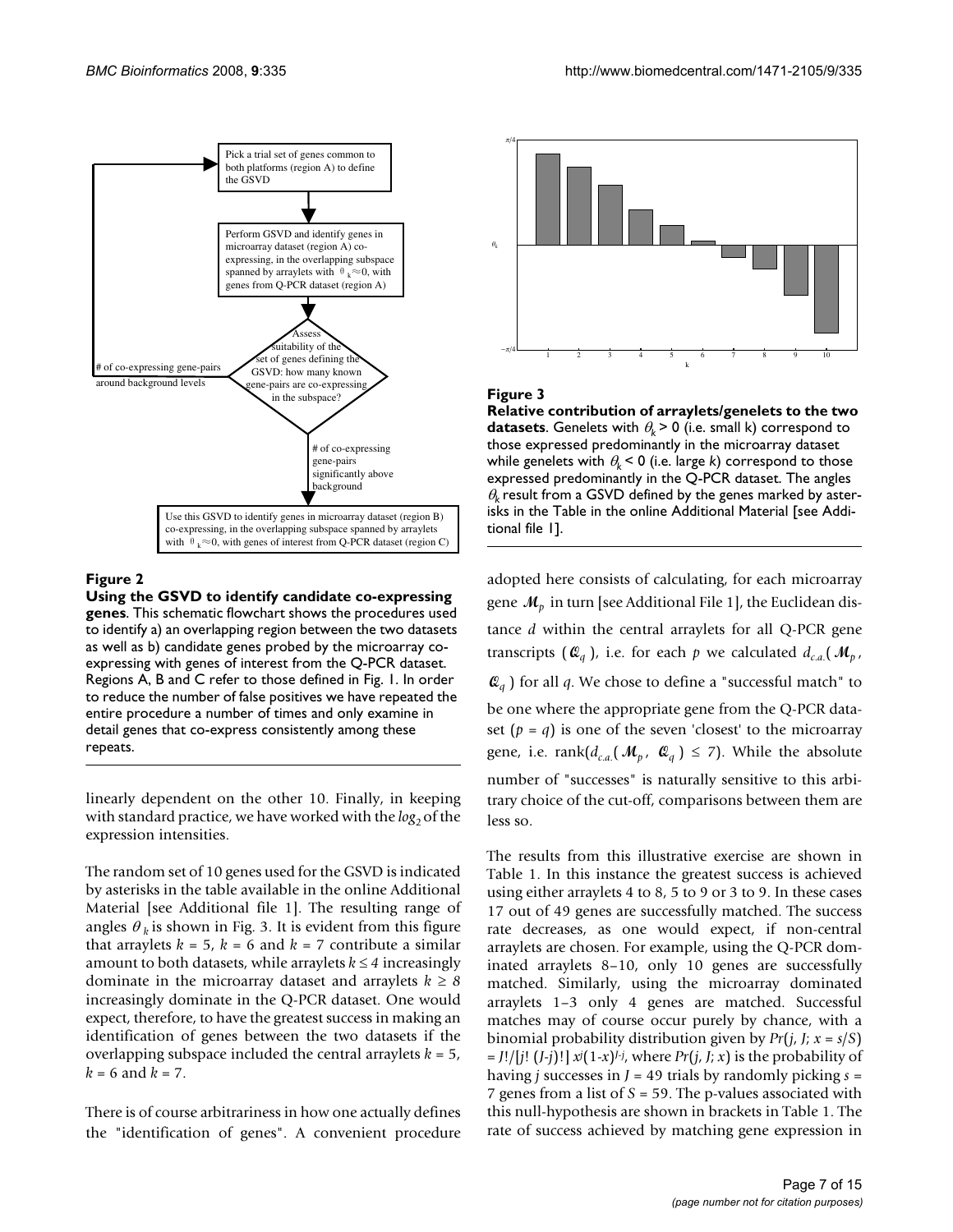| k               | $\Delta k = 0$           | $\Delta k = 1$           | $\Delta k = 2$           | $\Delta k = 3$                        | $\Delta$ k = 4 |
|-----------------|--------------------------|--------------------------|--------------------------|---------------------------------------|----------------|
|                 | 4(0.85)                  |                          |                          |                                       |                |
| $\overline{2}$  | 6(0.53)                  | 4(0.85)                  |                          |                                       |                |
| 3               | 5(0.71)                  | 6(0.53)                  | 5(0.71)                  |                                       |                |
| $\overline{4}$  | 3(0.94)                  | 6(0.53)                  | $10(5.9 \times 10^{-2})$ | 5(0.71)                               |                |
| 5               | 8(0.22)                  | $14(1.3 \times 10^{-3})$ | $13(3.8 \times 10^{-3})$ | $13(3.8 \times 10^{-3})$              | 8(0.22)        |
| 6               | $12$ (1.1 $\times$ 10-2) | $13(3.8 \times 10^{-3})$ | $17(2.7 \times 10^{-5})$ | $17(2.7 \times 10^{-5})$              | 5(0.71)        |
| $\overline{7}$  | 9(0.12)                  | $14(1.3 \times 10^{-3})$ | $17(2.7 \times 10^{-5})$ | $14$ (1.3 $\times$ 10 <sup>-3</sup> ) |                |
| 8               | 9(0.12)                  | $15(3.9 \times 10^{-4})$ | $13(3.8 \times 10^{-3})$ |                                       |                |
| 9               | 8(0.22)                  | $10(5.9 \times 10^{-2})$ |                          |                                       |                |
| $\overline{10}$ | 8(0.22)                  |                          |                          |                                       |                |

**Table 1: The number of correctly identified genes as a function of both subspace location and dimension**

Arraylets ranging from *k-*Δ*k* to *k+*Δ*k* were used to define the subspace. The genes used to define the GSVD are indicated by asterisks in the online Additional Material [see Additional file 1]. The numbers in brackets are the corresponding p-values.

the central arraylets of the GSVD is clearly far greater than one would expect by chance, with typical p-values in the range of 10-5 to 10-3. This success rate decreases, as expected, to around background levels (i.e. p-value of order 1) in the peripheral arraylets.

Naturally, the results shown in Table 1 depend on the particular set of gene-pairs used to define the GSVD and, indeed, considerable fluctuations around these numbers may be observed when choosing a different set of genes to define the GSVD. In view of this one may well ask to what extent the results in Table 1 are 'typical'. We have investigated this by using the fact that random fluctuations may be averaged out by performing large numbers of GSVD's, defined by randomly chosen sets of 10 gene-pairs. The results of a series of 1000 GSVDs defined in this way are



#### Figure 4

**The** *average* **number of successfully identified microarray genes, using distance within three arraylets as the measure of similarity (light bars)**. On the right hand axis the calculated p-values characterizing the expected number of false positives for a single GSVD are shown. The dark bars indicate the result obtained if those microarray genes not used in the GSVD are randomized.

shown in Fig. 4, indicating that the general trends observed in Table 1 are robust: The greatest success in matching Q-PCR and microarray profiles is achieved in the central arraylets with an *average* of around 14 positive matches. Also shown in Fig. 4 are the p-values associated with the null-hypothesis for a single GSVD (see Table 1) as well as, shaded dark, an additional check that the results are not being over-interpreted. Here the expression profiles in the microarray data not used in defining the GSVD were randomized, thus destroying all remaining inherent biological connections between the two datasets, before performing the matching procedure. Similar results are obtained if the microarray expression profiles are randomized before defining the GSVDs (data not shown). For all but the smallest *k* these results are consistent with the average expected background, *Js/S* ≈ *5.81*.

We conclude, therefore, that co-expression of known gene-pairs is indeed strongest, and highly significant (pvalue  $< 10^{-3}$ ), in the subspace spanned by the central arraylets. On the other hand, in peripheral arraylets coexpression of known gene-pairs occurs at background levels. This provides strong empirical evidence that search for co-expression in the subspace spanned by the central arraylets indeed provides a tool for identifying candidates for co-expressed genes across the two datasets.

## *Improving the GSVD through a judicious choice of defining gene-pairs*

While the discussion so far addresses the utility of the GSVD in dealing with partially overlapping experimental conditions in the two datasets, we shall now address the second problem illustrated in Figure 1: because the primers used for the Q-PCR target different regions to the probes on the microarray, there is some uncertainty in defining the set of genes that are part of region A in the first place. It could well be that alternative splice forms, unknown paralogs and/or gene family members with closely related sequence contribute differently to the sig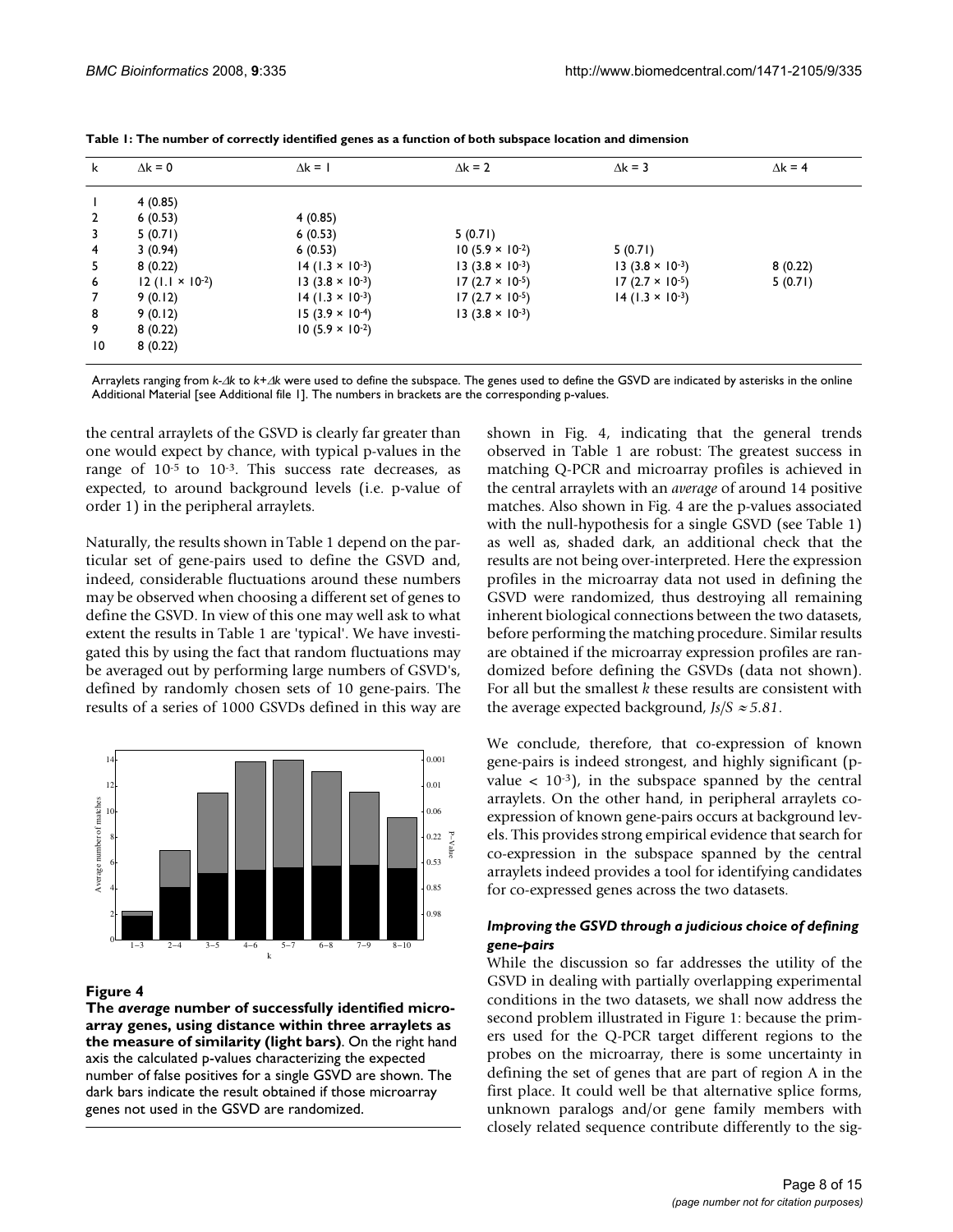nal obtained with the two platforms. Clearly, it would not be wise to make use of cases like this in defining the common subspace between the two experiments.

We contend that the freedom one has in selecting the set of gene-pairs defining the GSVD allows one to test whether or not the set contains 'contamination' of this sort and that this freedom, therefore, provides a solution to this problem. In particular, it should be noted that although the results shown above are typical, some sets of gene-pairs improve the performance of the GSVD in matching genes in the two datasets dramatically. We have found over a dozen sets of *10* gene-pairs that result in *35* to *39* out of *49* successful matches. While one naturally expects some fluctuations in this success-rate it is easy to check, using the binomial distribution discussed earlier, that fluctuations of this magnitude and frequency go significantly beyond what one would expect by chance alone. Given the difficulties that have been encountered in previous cross-platform comparisons of gene expression data [24-31], this is a notable result. A natural interpretation of this success is that these sets of gene-pairs define GSVDs that are able to cope particularly well with systematic platform dependent artefacts, that the expression of these genes shows little or no cultivar dependence and that differential sensitivity to alternative splice forms etc. for these gene-pairs is not an issue.

A corollary of this line of reasoning is that expression signals of gene-pairs that are strongly affected by any of these artefacts, when used to define the GSVD, consistently lead to poor results. Indeed, this is found to be the case. For example, inclusion of the barley cellulose synthase-like gene *HvCslE2* in the set of 10 genes used to define the GSVD invariably leads to a low number of successful matches. At the same time, direct comparison of expression profiles of *HvCslE2* in both the microarray and Q-PCR tissue series indicates that, while on the microarray expression of this gene in caryopsis both 8–10 and 14–16 days after pollination is somewhat down-regulated as compared to the average across all tissues, in the Q-PCR dataset it is strongly up-regulated in the tissue that roughly corresponds to these, namely developing grain 10–13 days after pollination. While the origin of this apparent discrepancy is not known, it illustrates how one can gain information on the (in)-consistency of the expression profiles of individual gene-pairs in the two datasets by using the GSVD. In summary, we conclude that in addition to using subspaces defined only by central arraylets of the GSVD, one can further greatly improve the efficacy of the method by defining the GSVD using sets of genes that maximize its success rate for matching genes in common in the two datasets. This procedure is summarized in Fig. 2.

Various strategies for selecting suitable gene-pairs may be employed. In most cases an exhaustive brute force search for the optimum set is not feasible: in our case this would

have entailed testing  $\binom{59}{10} \approx 6 \times 10^{10}$  combinations of gene-pairs. As an alternative heuristic method one may start with a random set of gene-pairs and progressively swap new gene-pairs from region A into this set, keeping those that lead to improved gene-pair matching. We elected to implement a combination of these approaches: first, we narrowed down the choice of suitable gene-pairs to 20 through a heuristic search for gene-pairs that tended to improve performance and then exhaustively tested all selections of length 10 (i.e.  $\begin{pmatrix} 20 \\ 10 \end{pmatrix}$  = 184,756 of them) 10 ⎛  $\left(\frac{59}{10}\right)$ 10 ⎛  $\left(\begin{array}{c} 20 \\ 10 \end{array}\right)$ 

picked from this narrowed down set.

## **Discussion**

## *Implementation of the GSVD*

Finally, we turn to applying the methodology developed in this paper to a real biological problem. We are interested in a particular gene for which Q-PCR expression data has been collected but for which microarray information is not available (i.e. a gene in region C of Figure 1). This gene is a member of a barley cellulose synthase-like gene family and is designated *HvCslF3* (GenBank Acc. No. [EU267179](http://www.ncbi.nih.gov/entrez/query.fcgi?db=Nucleotide&cmd=search&term=EU267179); for details of the biological methods as well as the numerical results of the Q-PCR experiments, see the Methods section as well as the online Additional Material [see Additional file 1]). It has recently been implicated in the biosynthesis of the polysaccharide  $(1,3;1,4)$ - $\beta$ -D-glucan, which is a major constituent of cell walls of commelinoid monocotyledons, including barley [44[,45](#page-14-0)]. However, given the presence of two distinct linkage types and the general structural complexity of barley and other  $(1,3;1,4)$ - $\beta$ -D-glucans, it might be anticipated that additional enzymes could be required for the biosynthesis of the polysaccharide and for its post-synthetic modification, either during transport to the cell wall or following its deposition into it [46,47]. For example, in cellulose biosynthesis, groups of at least three cellulose synthase enzymes (HvCesA's) are thought to be required for the formation of the active terminal rosette complex through which cellulose microfibres are secreted into the cell wall [48]. Furthermore, the mRNAs encoding the cellulose synthase-like HvCslF proteins are often of relatively low abundance [49] and corresponding gene sequences are generally under-represented in EST databases. As a result, only one representative of seven known members of the *HvCslF* gene family is found on the Barley1 microarray [48], despite the fact that the chip includes over 22,000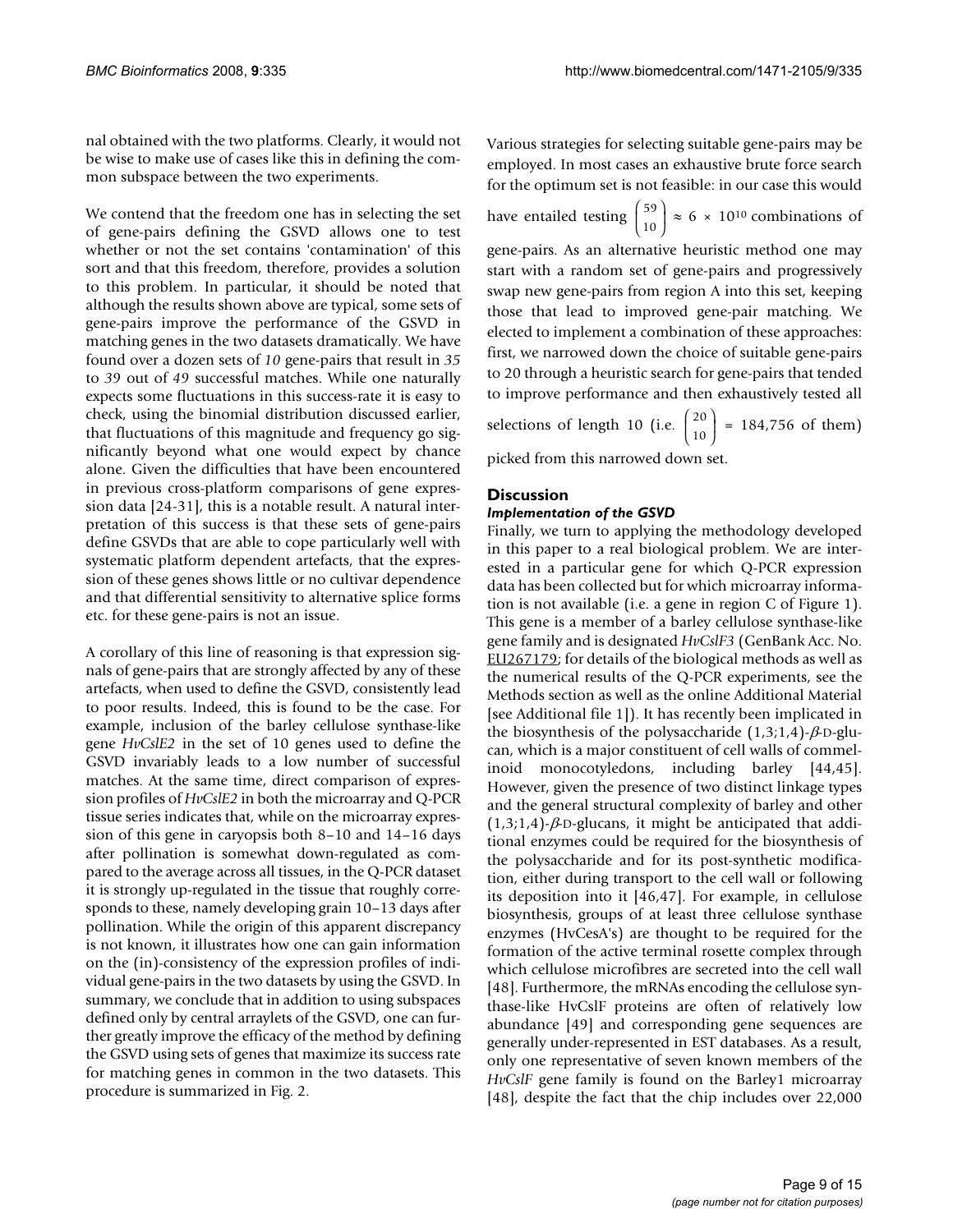contigs [21]. Thus, Q-PCR data obtained for the *HvCslF3* gene was combined with the microarray data, using the GSVD, to identify co-transcribed genes from the chip that might provide clues to the identities of ancillary proteins or enzymes required for (1,3;1,4)-β-D-glucan biosynthesis.

A GSVD analysis was performed using a particular set of 10 gene-pairs from region A in Figure 1 (*HvCesA1, HvCesA2, HvLimit-Dextrinase Inhibitor, HvCesA4, HvGlyT5, HvCesA8, HvUXS3, HvCslC4, HvEndogluII, HvGSL3*). This set was chosen because it resulted in a large number (39/ 49) of matches for the remaining gene-pairs in region A ("matches" being defined as gene-pairs sufficiently close in Euclidean distance in the subspace spanned by the central arraylets 5 to 7, as described in detail earlier on). Using Equation (4), this GSVD provides the mapping from the space spanned by arrays to the space spanned by arraylets for the remaining genes in regions B and C of Figure 1. Transcripts from the microarray (i.e. from region B) co-ordinately transcribed with the *HvCslF3* gene (from region C), within the subspace spanned by the central arraylets, could then be identified.

It is illustrative to compare this co-expression in the space spanned by arraylets to the expression profiles obtained

directly from the microarray. In Fig. 5A we show a heatmap of 200 transcript abundances obtained with the microarray, ordered so that those co-expressing most closely with *HvCslF3* in the central arraylets are at the top of the plot. The co-expression in the central arraylets is clearly visible. On the other hand, little or no co-expression in the peripheral arraylets characterising expression in non-overlapping parts of the datasets is apparent. For comparison, the corresponding expression profiles in the original space spanned by the arrays of the microarray experiment are shown in Fig. 5B. Some overall trends are apparent: expression in anther, caryopsis and endosperm tends to be low for these genes, while expression in rootlike tissues and coleoptile tends to be high. More interesting, however, is the variation in expression among these genes. Co-expression in central arraylets should be reflected in stronger co-expression in tissues that are in common between the two platforms than those tissues that are not. As a measure of this variation we have listed, along the top of Fig. 5B, the standard deviation of expression among these 200 genes, scaled by the corresponding quantity for the whole dataset. We see that a selection of genes based on co-expression within central arraylets has resulted in a gene-set that is most tightly co-expressed in anther, caryopsis (5 dap), crown, inflorescence, pistil and radicle, but co-expressed less than average in caryopsis (8–



## Relation between co-expression wi **Figure 5** thin the central arraylets to co-expression in the microarray data

**Relation between co-expression within the central arraylets to co-expression in the microarray data**. Panel A shows gene expression as measured in the arraylets defined by the GSVD using a set of genes described in the main text (green – low expression, red – high expression). Only the 200 transcripts whose expression profile in the central arraylets 5–7 (boxed) is closest to that of *HvCslF3* (as measured by Euclidean distance) are shown. The expression profiles for the same genes, in the space spanned by arrays, are shown in panel B. Approximate co-expression can be seen for some tissues (e.g. expression in anther, caryopsis and endosperm tends to be low, while expression in root, radicle and coloeptile tends to be higher). At the top of panel B we indicate, for each tissue, the standard deviation of expression values among the genes shown on the plot, scaled with the corresponding quantity for the whole dataset; i.e. values larger (smaller) than one indicate larger (smaller) variability than average. As expected (see text), variability in expression is smallest in those tissues represented in both datasets.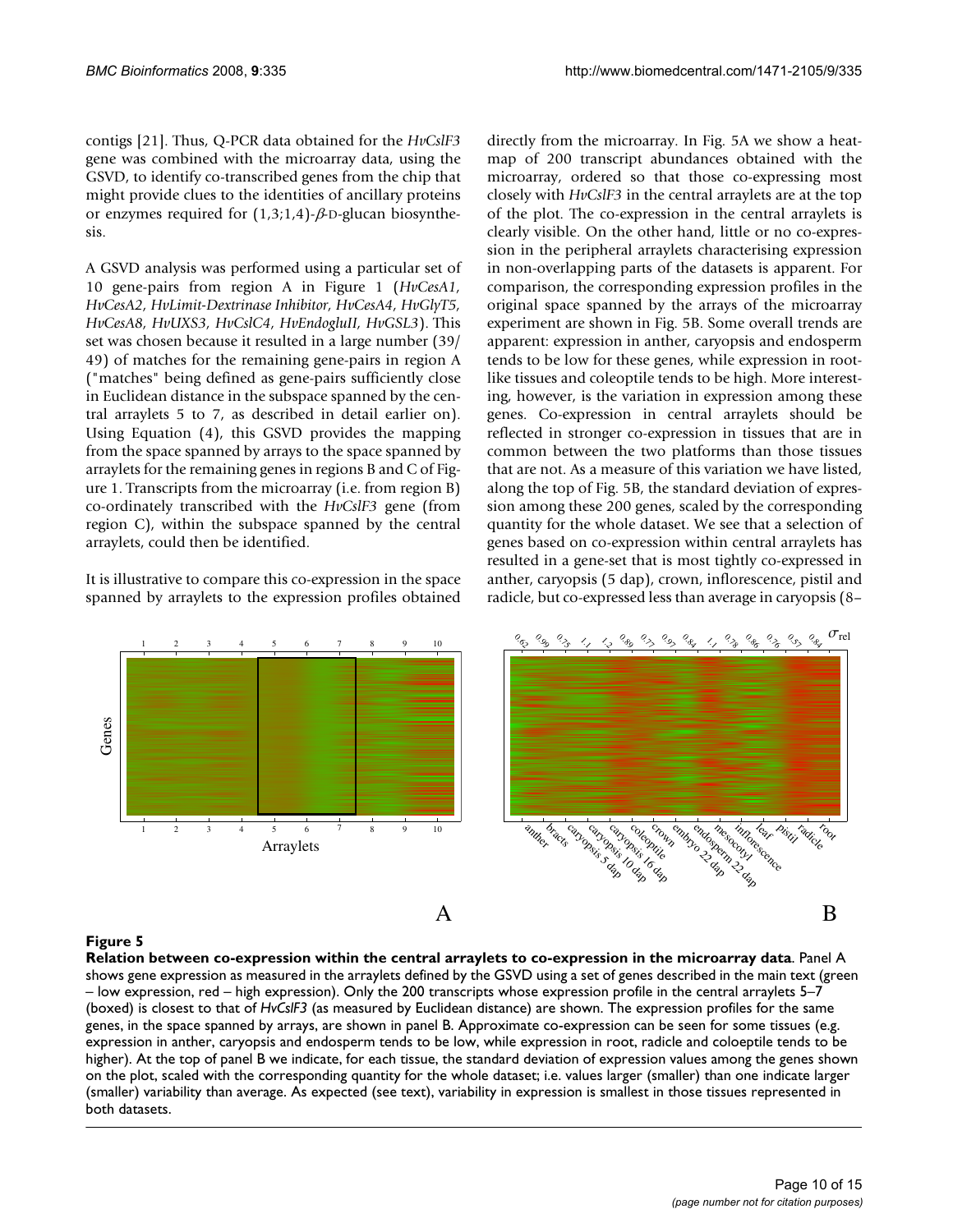10 & 14–16 dap) and mesocotyl. Comparing with Figure 1 we see that the former tissues are mostly those probed by both tissue series, while the latter are among those probed by the microarray alone. It appears therefore that, as expected, the central arraylets of the GSVD are indeed associated with those tissues for which there is some overlap between the two series.

Naturally, there are many 'co-expressed' genes and, in principle, one could perform follow-up analyses on all of those that are sufficiently co-expressed with *HvCslF3* within the subspace under consideration. At this stage, we have focussed our attention only on those genes that, in addition to being co-expressed, are also already suspected to participate in cell wall synthesis on the basis of their annotation. A list of 20 of these genes, with the highest scores for co-expression with *HvCslF3*, is shown in Table  $2.$ 

Furthermore, one may wonder to what degree the results in Table 2 reflect the choice of 10 genes used to define the GSVD in the first place. Another choice for this set of genes may well lead to some changes to the list of putative co-expressors listed in Table 2. In other words, it may well be that subsequent analyses could expose some of these candidate genes as being false positives. In order to reduce this number of false positives we elected to repeat the procedure shown in Fig. 2 a number of times, each time using another set of 10 genes to define the GSVD. Each of these sets (16 in total) was chosen because it resulted in a similarly large number of matches of pairs of genes in common in the datasets as the first one. It was comforting to find that there are quite a number of genes in the lists of co-expressors that are insensitive to the choice of genepairs used to define the GSVD: we found that in *all* cases *Contig11619* (annotated as a ceramide glucosyltransferase) is co-transcribed with *HvCslF3*, in 15 out of 16 GSVD analyses *Contig14830* (annotated as a putative glucosyltransferase), *Contig15434* (the cellulose-synthaselike gene *HvCslA4*) and *Contig18825* (the cellulose-synthase-like gene *HvCslC1*) were co-expressed and, in 14 out of 16 analyses *Contig16931* (annotated as a galactoside 2-  $\alpha$ -L-fucosyltransferase), was co-expressed. While our subsequent analysis concentrated on these genes it could well be that other transcripts in Table 2 (or, for that matter, other transcripts not annotated as cell wall related) may also be worthy of further investigation.

## *Confirmation of co-expression using Q-PCR*

In order to confirm the apparent co-regulation of *HvCslF3* with this selection of genes probed by the microarray, primers were constructed so that their transcript abundance in the 11 barley tissues of the Q-PCR dataset could be checked directly using Q-PCR. The resulting expression profile of the most consistently co-expressed candidate (correlation coefficient 0.72), the putative ceramide gluc-

| Barley I probeset | Dist. | Annotation (E-value)                                              |
|-------------------|-------|-------------------------------------------------------------------|
| Contig I 2242     | 0.17  | UDP-glucose: sterol Gt [As] (1 × 10-67)                           |
| Contig 14077      | 0.40  | putative glycosyltransferase [Hv]; $(1 \times 10^{-160})$         |
| HVSMEa0015K08r2   | 0.42  | putative XTH [Os] $(3 \times 10^{-13})$                           |
| HV06O09u          | 0.46  | putative glucosyltransferase $[Os]$ (1 × 10-35)                   |
| Contig   1619     | 0.48  | ceramide glucosyltransferase [Ga] (8 × 10-51)                     |
| Contig6602        | 0.52  | putative glycoprotein $3-\alpha$ -L Ft [Hv] (0)                   |
| Contig I 4830     | 0.55  | putative glucosyltransferase $[Os]$ (1 $\times$ 10-113)           |
| HE01124u          | 0.57  | xyloglucan endo-1,4- $\beta$ -D-Gl [Hv] (6 × 10-27)               |
| Contig I 1983     | 0.64  | galactosyltransferase family $[At]$ ( $  \times  0^{-13} \rangle$ |
| HVI2DI7u          | 0.70  | putative GDP-fucose protein-Ft [Os](2 × 10-52)                    |
| Rbags   9k   4    | 0.74  | putative glucosyltransferase $[Os]$ (2 $\times$ 10-20)            |
| Contig2958        | 0.74  | $XTH$ [Hv] $(1 \times 10^{-170})$                                 |
| Contig 18221      | 0.75  | $XYLT$ [At] $(1 \times 10^{-111})$                                |
| Contig23070       | 0.76  | GALT family-like protein [Os] (3 × 10-70)                         |
| HVSMEI0008B06r2   | 0.76  | putative GT family $[Os]$ (5 $\times$ 10 <sup>-28</sup> )         |
| HVSMEI0013E16r2 s | 0.77  | putative xyloglucan Ft [At] $(8 \times 10^{-10})$                 |
| Contig I 4826     | 0.78  | putative glucosyltransferase [Os] $(6 \times 10^{-58})$           |
| Contig 15434      | 0.79  | glycogenin GT [Os] $(4 \times 10^{-53})$                          |
| Contig 15291      | 0.80  | putative glucosyltransferase [Os] $(7 \times 10^{-48})$           |
| Contig5876        | 0.81  | putative glucosyl transferase [Os] (0)                            |

The distance in the second column is the Euclidean distance in the subspace spanned by arraylets 5–7 of the GSVD defined by 10 genes in common between the two datasets (*HvCesA1, HvCesA2, HvLimit-Dextrinase Inhibitor, HvCesA4, HvGlyT5, HvCesA8, HvUXS3, HvCslC4, HvEndogluII, HvGSL3*). Abreviations: As – Avena sativa; At -Arabidopsis thaliana; Ga – Gossypium arboretum; Hv – Hordeum vulgare; Os – Oryza sativa; Ft – fucosyltransferase; GALT – galactosyltransferase; Gl – glucanase; Gt – glucosyltransferase; XTH -xyloglucan endo-transglycosylase; XYLT – beta- (12)-xylosyltransferase.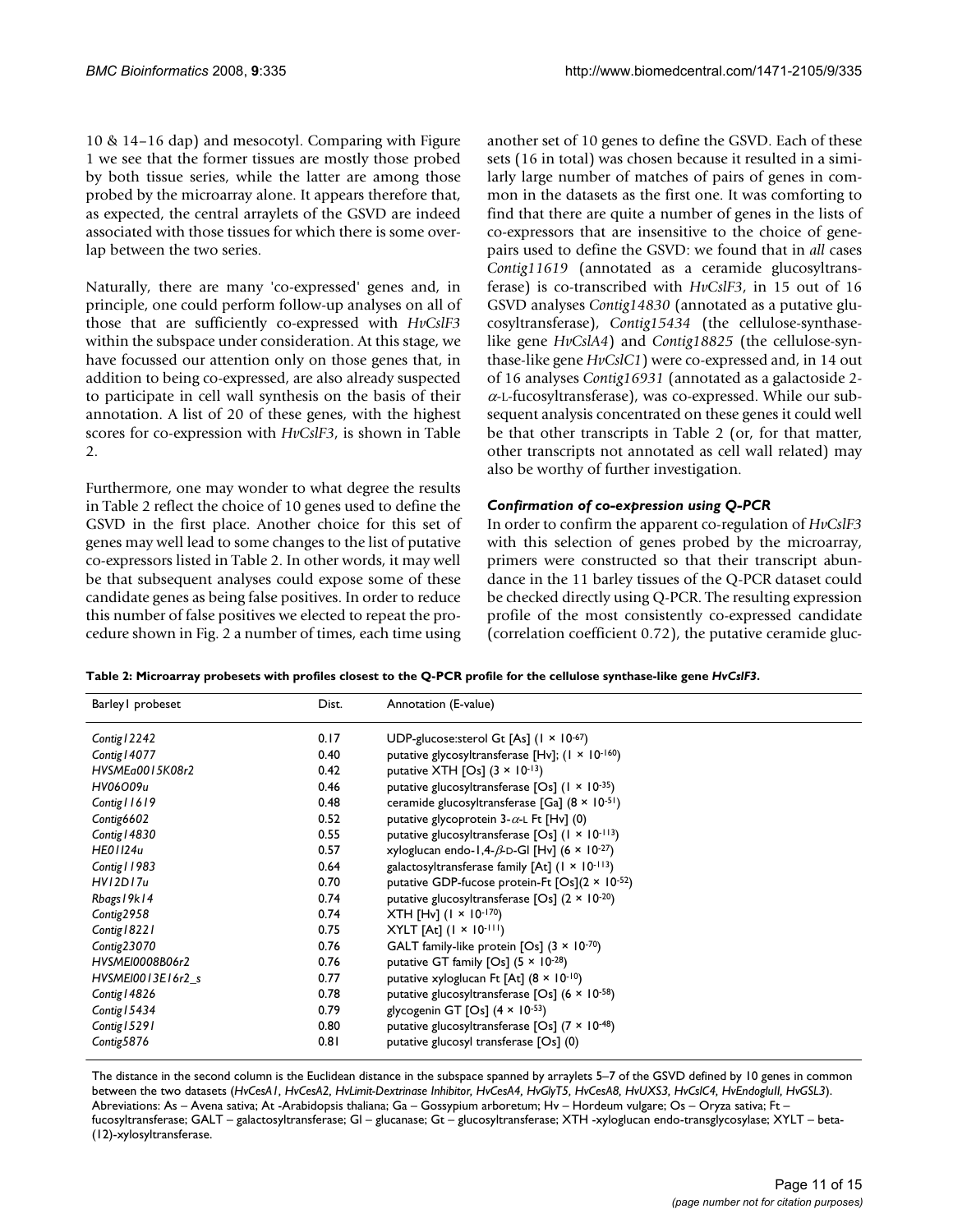

## Figure 6

**Confirmation of co-expression of** *HvCslF3* **and candidate genes**. In panel A the Q-PCR expression profiles of the cellulose synthase-like gene *HvCslF3* and the candidate genes identified in this study are compared. Expression profiles have been standardized as described in the text. As can be seen, the genes indeed co-express in the tissues probed in both the Q-PCR and microarray datasets. Panel B shows an additional comparison of Q-PCR coleoptile time course expression profiles of *HvCslF3* and *Contig11619*. The two genes appear to remain roughly co-expressed in this time-course as well.

osyltransferase *Contig11619*, is shown in red in Figure 6A alongside the corresponding expression profile of *HvCslF3* (black), confirming that the GSVD procedure has indeed correctly identified a hitherto unknown coexpressed gene to this cellulose synthase-like gene. Similar cross-checks were carried out for *Contig14830* (corr. coeff. 0.29), *Contig16931* (0.68), *Contig15434* (0.75) and *Contig18825* (0.71), the latter two being already present in the Q-PCR dataset (i.e. region A). The expression profiles for these genes are also shown in Fig. 6A. As can be seen, all but *Contig14830* show significant co-expression with *HvCslF3* in the tissues probed by the Q-PCR dataset.

It is noteworthy that the co-expression of *HvCslF3* with *Contig11619* breaks down in scutellum. This is a tissue that is part of the Q-PCR dataset but not the microarray dataset. Quite correctly, therefore, the central arraylets that were searched for co-expressed genes were insensitive to the expression level in this tissue (the analogous behaviour for tissues probed in the microarray dataset but not the Q-PCR dataset has already been noted in Figure 5B). While the origin of the lack of co-expression is not known at present it should be noted that in a further series of Q-PCR based measurements, using coleoptiles at different stages of development (R. A. Burton, unpublished data), close coordinate transcription of the *HvCslF3* and ceramide glucosyl transferase persisted (Figure 6B). Similarly, the apparent lack of co-expression of the Q-PCR derived profiles of *Contig14830* and *HvCslF3* is most noticeable in those tissues where the Q-PCR series indicates significant sub-tissue dependence (leaf-tip vs. leaf-base, root-tip vs.

root midzone), sub-tissues that were not probed individually in the microarray experiment.

## **Conclusion**

In summary, we have applied the generalized singular value decomposition to the combined analysis of two expression datasets that are only partially overlapping in both gene content as well as experimental conditions. This adapts and significantly extends the use of the GSVD beyond its original use in gene expression analysis, namely a comparative study of cell cycles of two species where the experimental conditions were identical. The extension makes use of a selection procedure that adjusts the set of genes used to define the GSVD in order to maximize expression-profile matching of known gene-pairs in the two datasets. In this way, one effectively uses the information contained in the expression data itself (rather than probe-matching to a reference sequence) to eliminate gene-pairs whose expression signal may be affected by differential sensitivity to alternative splice forms and/or other gene family members. Furthermore, we have demonstrated that the resulting decomposition provides an effective framework for conducting searches for candidate genes in one dataset that are likely to co-express with genes contained only in the other dataset.

The methodology developed here has provided testable leads for the identification of genes that might be co-ordinately transcribed with the *HvCslF3* gene. Indeed, the association of the most consistently co-expressed candidate, the ceramide glucosyl transferase, with *HvCslF3* is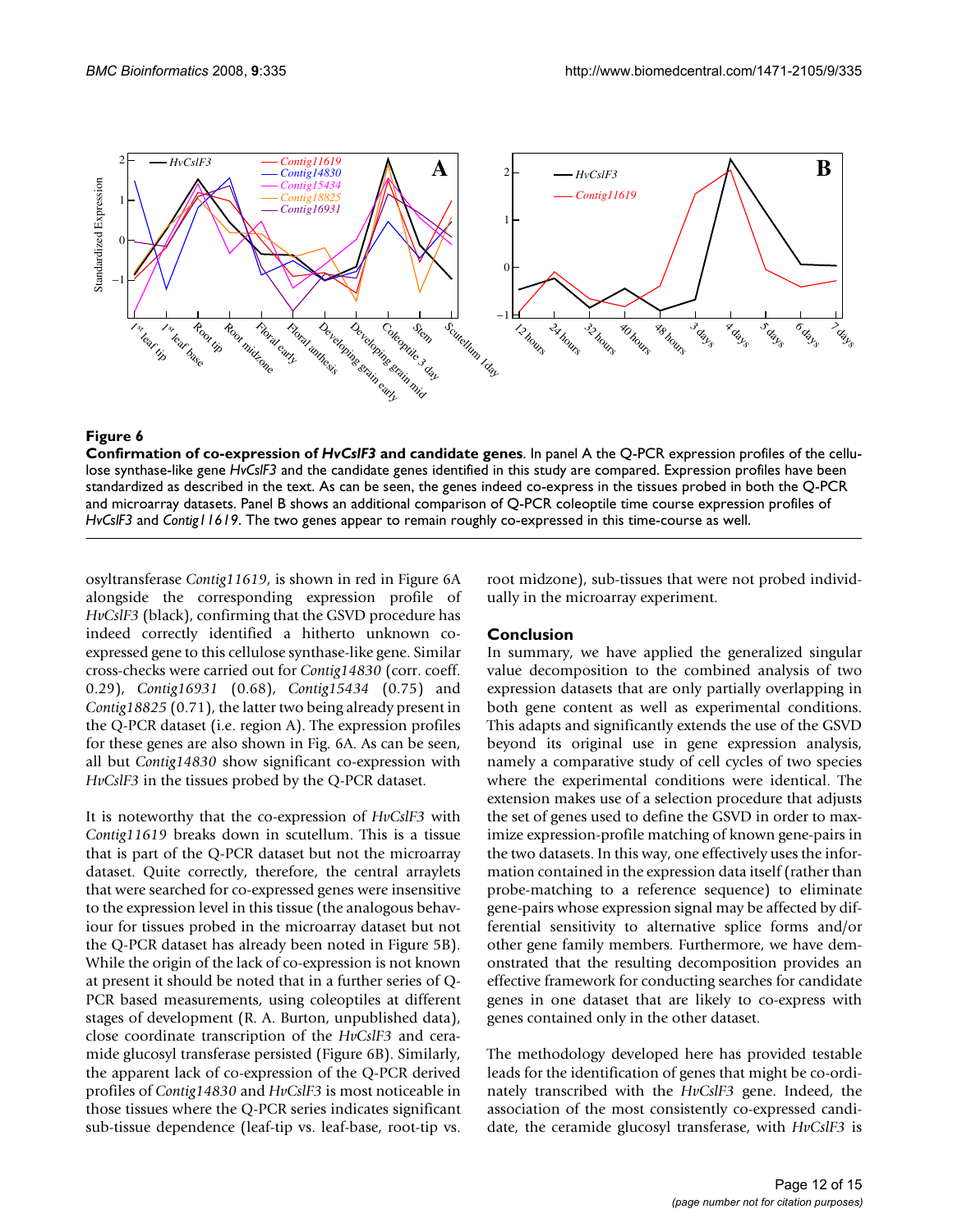quite plausible. It might form part of the cellular machinery necessary for the biosynthesis of cell wall (1,3;1,4)-β-D-glucans. Ceramide mono- and oligoglucosides are members of the glycosphingolipid group of plant plasma membrane components that are believed to separate laterally to form specialized microdomains in the membrane [50,51]. These so-called 'lipid rafts' are believed to recruit groups of proteins, including GPI-anchored proteins and integral membrane proteins, that assemble in localized areas for specialized membrane processes [52]. Furthermore, it has recently been shown that GPI-anchored proteins are required for cell wall biosynthesis and morphogenesis in Arabidopsis [53] and it has earlier been suggested that glycolipids or steryl glycosides might act as intermediates in the biosynthesis of wall polysaccharides [54].

The GSVD procedure described here has allowed the combination of Q-PCR and microarray transcript datasets and, through this integration, the development of testable hypotheses as to which genes might be involved in specific cellular processes. More generally, the procedure dramatically extends the utility of a limited dataset of Q-PCR analyses, for a small number of genes of interest, through combination with much larger microarray datasets. The GSVD analysis should be of similar value in combining other types of transcript datasets in any biological system for which microarray, MPSS or other large transcript datasets are available.

## **Methods**

## *Real Time Quantitative-PCR*

Barley tissues were prepared, RNA extracted and cDNA synthesized as detailed in Burton *et al*. [48]. The amount of cDNA required to perform the experiments described here meant that two aliquots of cDNAs were prepared and combined for all tissues, using the same RNA preparations.

Stock solutions of the PCR product for the preparation of a dilution series were prepared from the cDNAs and purified and quantified by HPLC [48]. A dilution series covering seven orders of magnitude was prepared from 109 copies/ $\mu$ l stock solution [48]. Three replicates each of seven standard concentrations were included with every Q-PCR experiment together with a minimum of three 'no template' controls. Some Q-PCR experiments were assembled by hand and others were assembled using a CAS-1200 liquid handling robot. Three replicate PCRs for each of the cDNAs were included in every analysis.

Reactions were performed in an RG 3000 Rotor-Gene Real Time Thermal Cycler as follows; 15 min at 95°C followed by 45 cycles of 20 s at 95°C, 30 s at 55°C, 30 s at 72°C and 15 s at an optimized acquisition temperature. A melt curve was obtained for the final product by heating from 70°C to 99°C. The optimal cycle threshold (CT) was determined from the dilution series using the Rotor-Gene V6 software, and the raw expression data were derived. The mean expression levels and standard deviations for each set of four replicates for each cDNA were calculated and were normalized using the procedure described in Burton *et al*. [48].

## *Microarray Data*

Sequences for the Q-PCR products of all primers used in this study were made available to us by members of our laboratory. These sequences were compared with the Affymetrix Barley1 genechip sequences using the Blast-n algorithm [55]. Matched sequences were defined by demanding an E-value better than 10-38 and a percentidentity better than 93%. The precise value of these cutoffs is not crucial: increasing the stringency to E-value < 10-50 and P.I. > 95% eliminates only 2 matched sequence pairs. In a small number of cases the matching was ambiguous in that several different genechip sequences with similar E-values were found. These cases were not included in the matched set. The results are summarized in the online Additional Material [see Additional file 1].

## **Authors' contributions**

AWS and NJS jointly conceived the methodology described in this paper. AWS carried out the GSVD calculations and drafted the manuscript. NJS and RAB created the Q-PCR dataset. GBF provided the motivation for this work and was involved in drafting the manuscript. All authors read and approved the final manuscript.

## **Additional material**

## **Additional file 1**

*Table S1. This Excel spreadsheet contains Table S1 with the Q-PCR data used in the paper.* Click here for file [\[http://www.biomedcentral.com/content/supplementary/1471-](http://www.biomedcentral.com/content/supplementary/1471-2105-9-335-S1.xls) 2105-9-335-S1.xls]

## **Additional file 2**

*The geometrical interpretations of the singular and generalized singular value decompositions. This Word document contrasts the geometric interpretations of the singular and generalized singular value decompositions.* Click here for file [\[http://www.biomedcentral.com/content/supplementary/1471-](http://www.biomedcentral.com/content/supplementary/1471-2105-9-335-S2.doc)

2105-9-335-S2.doc]

## **Acknowledgements**

This work was supported by grants from the Australian Research Council and the Grains Research and Development Corporation.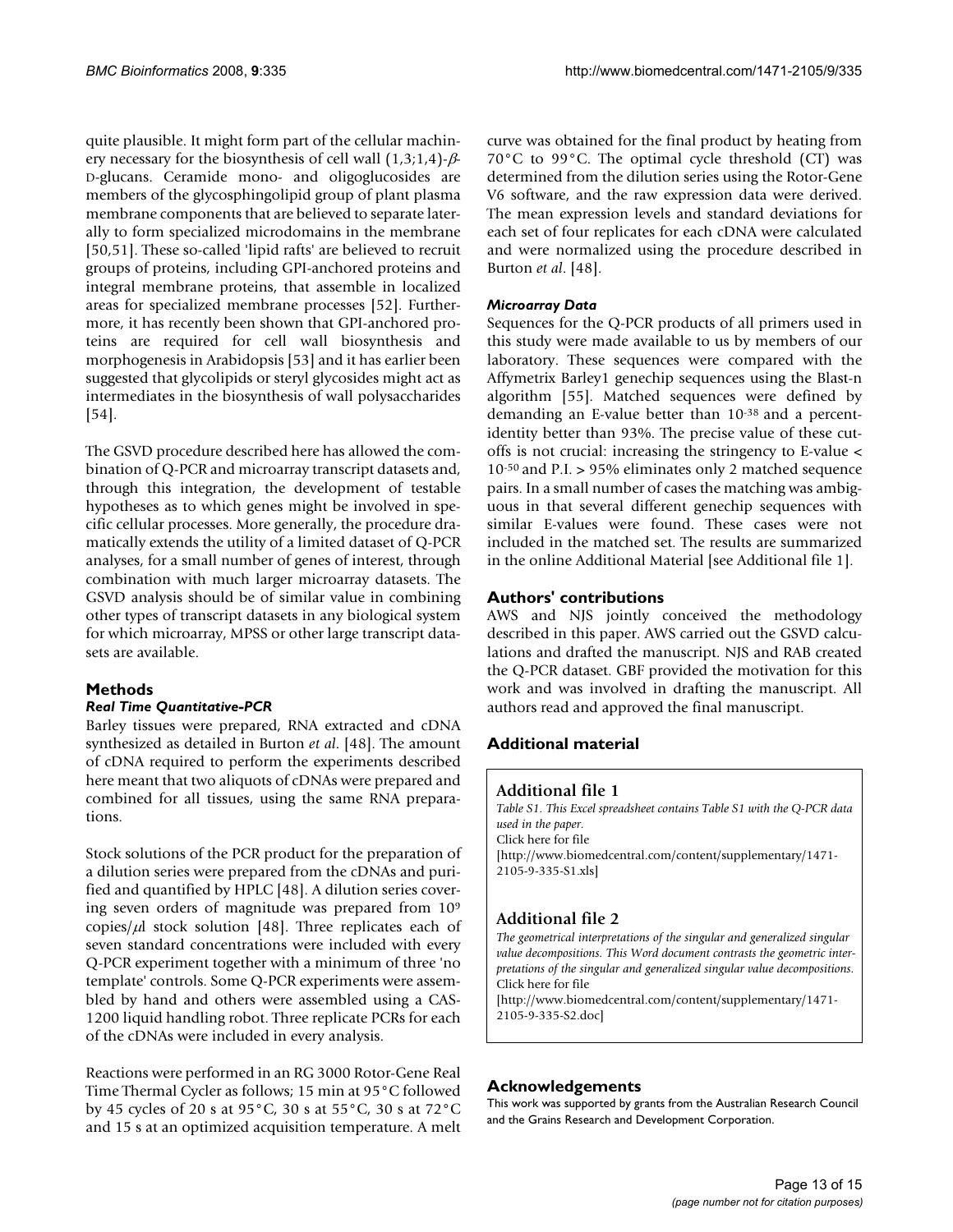#### **References**

- Schena M, Shalon D, Davis RW, Brown PO: **[Quantitative monitor](http://www.ncbi.nlm.nih.gov/entrez/query.fcgi?cmd=Retrieve&db=PubMed&dopt=Abstract&list_uids=7569999)[ing of gene expression patterns with a complementary-DNA](http://www.ncbi.nlm.nih.gov/entrez/query.fcgi?cmd=Retrieve&db=PubMed&dopt=Abstract&list_uids=7569999) [microarray.](http://www.ncbi.nlm.nih.gov/entrez/query.fcgi?cmd=Retrieve&db=PubMed&dopt=Abstract&list_uids=7569999)** *Science* 1995, **270:**467-470.
- 2. Lockhart DJ, Dong H, Byrne MC, Follettie MT, Gallo MV, Chee MS, Mittmann M, Wang C, Kobayashi M, Horton H, Brown EL: **[Expres](http://www.ncbi.nlm.nih.gov/entrez/query.fcgi?cmd=Retrieve&db=PubMed&dopt=Abstract&list_uids=9634850)[sion monitoring by hybridization to high-density oligonucle](http://www.ncbi.nlm.nih.gov/entrez/query.fcgi?cmd=Retrieve&db=PubMed&dopt=Abstract&list_uids=9634850)[otide arrays.](http://www.ncbi.nlm.nih.gov/entrez/query.fcgi?cmd=Retrieve&db=PubMed&dopt=Abstract&list_uids=9634850)** *Nat Biotechnol* 1996, **14:**1675-1680.
- Chee M, Yang R, Hubbell E, Berno A, Huang XC, Stern D, Winkler J, Lockhart DJ, Morris MS, Fodor SPA: **[Accessing genetic informa](http://www.ncbi.nlm.nih.gov/entrez/query.fcgi?cmd=Retrieve&db=PubMed&dopt=Abstract&list_uids=8849452)[tion with high-density DNA arrays.](http://www.ncbi.nlm.nih.gov/entrez/query.fcgi?cmd=Retrieve&db=PubMed&dopt=Abstract&list_uids=8849452)** *Science* 1996, **274:**610-614.
- 4. Velculescu VE, Zhang L, Vogelstein B, Kinzler KW: **[Serial analysis](http://www.ncbi.nlm.nih.gov/entrez/query.fcgi?cmd=Retrieve&db=PubMed&dopt=Abstract&list_uids=7570003) [of gene expression.](http://www.ncbi.nlm.nih.gov/entrez/query.fcgi?cmd=Retrieve&db=PubMed&dopt=Abstract&list_uids=7570003)** *Science* 1995, **270:**484-487.
- 5. Brenner S, Johnson M, Bridgham J, Golda G, Lloyd DH, Johnson D, Luo S, McCurdy S, Foy M, Ewan M, Roth R, George D, Eletr S, Albrecht G, Vermaas E, Williams SR, Moon K, Burcham T, Pallas M, DuBridge RB, Kirchner J, Fearon K, Mao J, Corcoran K: **[Gene](http://www.ncbi.nlm.nih.gov/entrez/query.fcgi?cmd=Retrieve&db=PubMed&dopt=Abstract&list_uids=10835600) [expression analysis by massively parallel signature sequenc](http://www.ncbi.nlm.nih.gov/entrez/query.fcgi?cmd=Retrieve&db=PubMed&dopt=Abstract&list_uids=10835600)[ing \(MPSS\) on microbead arrays.](http://www.ncbi.nlm.nih.gov/entrez/query.fcgi?cmd=Retrieve&db=PubMed&dopt=Abstract&list_uids=10835600)** *Nat Biotechnol* 2000, **18:**630-634.
- 6. Brenner S, Williams SR, Vermaas EH, Storck T, Moon K, McCollum C, Mao JI, Luo S, Kirchner JJ, Eletr S, DuBridge RB, Burcham T, Albrecht G: **[In vitro cloning of complex mixtures of DNA on](http://www.ncbi.nlm.nih.gov/entrez/query.fcgi?cmd=Retrieve&db=PubMed&dopt=Abstract&list_uids=10677516) [microbeads: physical separation of differentially expressed](http://www.ncbi.nlm.nih.gov/entrez/query.fcgi?cmd=Retrieve&db=PubMed&dopt=Abstract&list_uids=10677516) [cDNAs.](http://www.ncbi.nlm.nih.gov/entrez/query.fcgi?cmd=Retrieve&db=PubMed&dopt=Abstract&list_uids=10677516)** *Proc Natl Acad Sci USA* 2000, **97:**1665-1670.
- Fink L, Seeger W, Ermert L, Hänze J, Stahl U, Grimminger F, Kummer W, Bohle RM: **[Real-time quantitative RT-PCR after laser](http://www.ncbi.nlm.nih.gov/entrez/query.fcgi?cmd=Retrieve&db=PubMed&dopt=Abstract&list_uids=9809560)[assisted cell picking.](http://www.ncbi.nlm.nih.gov/entrez/query.fcgi?cmd=Retrieve&db=PubMed&dopt=Abstract&list_uids=9809560)** *Nat Med* 1998, **4:**1329-1333.
- 8. Morris JS, Yin G, Baggerly KA, Wu C, Zhang L: **Pooling information across different studies and oligonucleotide microarray chip types to identify prognostic genes for lung cancer.** In *Methods of Microarray Data Analysis IV* Edited by: Shoemaker JS, Lin SM. New York: Springer-Verlag; 2005:51-66.
- 9. Park T, Yi SG, Shin YK, Lee S: **[Combining multiple microarrays](http://www.ncbi.nlm.nih.gov/entrez/query.fcgi?cmd=Retrieve&db=PubMed&dopt=Abstract&list_uids=16705015) [in the presence of controlling variables.](http://www.ncbi.nlm.nih.gov/entrez/query.fcgi?cmd=Retrieve&db=PubMed&dopt=Abstract&list_uids=16705015)** *Bioinformatics* 2006, **22:**1682-1689.
- 10. Xin W, Rhodes DR, Ingold C, Chinnaiyan AM, Rubin MA: **[Dysregu](http://www.ncbi.nlm.nih.gov/entrez/query.fcgi?cmd=Retrieve&db=PubMed&dopt=Abstract&list_uids=12507908)**[lation of the Annexin Family Protein Family Is Associated](http://www.ncbi.nlm.nih.gov/entrez/query.fcgi?cmd=Retrieve&db=PubMed&dopt=Abstract&list_uids=12507908) with Prostate Cancer Progression. Am J Pathol 2003, [with Prostate Cancer Progression.](http://www.ncbi.nlm.nih.gov/entrez/query.fcgi?cmd=Retrieve&db=PubMed&dopt=Abstract&list_uids=12507908) **162(1):**255-261.
- 11. Choi JK, Yu U, Kim S, Yoo OJ: **[Combining multiple microarray](http://www.ncbi.nlm.nih.gov/entrez/query.fcgi?cmd=Retrieve&db=PubMed&dopt=Abstract&list_uids=12855442) [studies and modeling inter-study variation.](http://www.ncbi.nlm.nih.gov/entrez/query.fcgi?cmd=Retrieve&db=PubMed&dopt=Abstract&list_uids=12855442)** *Bioinformatics* 2003, **19:**i84-i90.
- 12. Wang J, Coombes KR, Highsmith WE, Keating MJ, Abruzzo LV: **[Dif](http://www.ncbi.nlm.nih.gov/entrez/query.fcgi?cmd=Retrieve&db=PubMed&dopt=Abstract&list_uids=15231529)[ferences in gene expression between B-cell chronic lym](http://www.ncbi.nlm.nih.gov/entrez/query.fcgi?cmd=Retrieve&db=PubMed&dopt=Abstract&list_uids=15231529)phocytic leukemia and normal B cells: a meta-analysis of [three microarray studies.](http://www.ncbi.nlm.nih.gov/entrez/query.fcgi?cmd=Retrieve&db=PubMed&dopt=Abstract&list_uids=15231529)** *Bioinformatics* 2004, **20:**3166-3178.
- 13. Choi JK, Choi JY, Kim DG, Choi DW, Kim BY, Lee KH, Yeom YI, Yoo HS, Yoo OJ, Kim S: **[Integrative analysis of multiple gene](http://www.ncbi.nlm.nih.gov/entrez/query.fcgi?cmd=Retrieve&db=PubMed&dopt=Abstract&list_uids=15135059) [expression profiles applied to liver cancer study.](http://www.ncbi.nlm.nih.gov/entrez/query.fcgi?cmd=Retrieve&db=PubMed&dopt=Abstract&list_uids=15135059)** *FEBS Lett* 2004, **565:**93-100.
- 14. Parmigiani G, Garrett-Mayer ES, Anbazhagan R, Gabrielson E: **[A](http://www.ncbi.nlm.nih.gov/entrez/query.fcgi?cmd=Retrieve&db=PubMed&dopt=Abstract&list_uids=15131026) [cross-study comparison of gene expression studies for the](http://www.ncbi.nlm.nih.gov/entrez/query.fcgi?cmd=Retrieve&db=PubMed&dopt=Abstract&list_uids=15131026) [molecular classification of lung cancer.](http://www.ncbi.nlm.nih.gov/entrez/query.fcgi?cmd=Retrieve&db=PubMed&dopt=Abstract&list_uids=15131026)** *Clinical Cancer Research* 2004, **10:**2922-2927.
- 15. Jiang H, Deng Y, Chen H, Tao L, Sha Q, Chen J, Tsai C, Zhang S: **[Joint](http://www.ncbi.nlm.nih.gov/entrez/query.fcgi?cmd=Retrieve&db=PubMed&dopt=Abstract&list_uids=15217521) [analysis of two microarray gene-expression data sets to](http://www.ncbi.nlm.nih.gov/entrez/query.fcgi?cmd=Retrieve&db=PubMed&dopt=Abstract&list_uids=15217521) [select lung adenocarcinoma marker genes.](http://www.ncbi.nlm.nih.gov/entrez/query.fcgi?cmd=Retrieve&db=PubMed&dopt=Abstract&list_uids=15217521)** *BMC Bioinformatics* 2004, **5:**81.
- 16. Hu P, Greenwood CMT, Beyene J: [Integrative analysis of multi](http://www.ncbi.nlm.nih.gov/entrez/query.fcgi?cmd=Retrieve&db=PubMed&dopt=Abstract&list_uids=15921507)**[ple gene expression profiles with quality-adjusted effect size](http://www.ncbi.nlm.nih.gov/entrez/query.fcgi?cmd=Retrieve&db=PubMed&dopt=Abstract&list_uids=15921507) [models.](http://www.ncbi.nlm.nih.gov/entrez/query.fcgi?cmd=Retrieve&db=PubMed&dopt=Abstract&list_uids=15921507)** *BMC Bioinformatics* 2005, **6:**128.
- 17. Choi JK, Yu U, Yoo OJ, Kim S: **[Differential coexpression analysis](http://www.ncbi.nlm.nih.gov/entrez/query.fcgi?cmd=Retrieve&db=PubMed&dopt=Abstract&list_uids=16234317) [using microarray data and its application to human cancer.](http://www.ncbi.nlm.nih.gov/entrez/query.fcgi?cmd=Retrieve&db=PubMed&dopt=Abstract&list_uids=16234317)** *Bioinformatics* 2005, **21:**4348-4355.
- 18. Rhodes DR, Barrette TR, Rubin MA, Ghosh D, Chinnaiyan AM: **[Meta-analysis of microarrays: inter-study validation of gene](http://www.ncbi.nlm.nih.gov/entrez/query.fcgi?cmd=Retrieve&db=PubMed&dopt=Abstract&list_uids=12154050) expression profiles reveals pathway dysregulation in pros[tate cancer.](http://www.ncbi.nlm.nih.gov/entrez/query.fcgi?cmd=Retrieve&db=PubMed&dopt=Abstract&list_uids=12154050)** *Cancer Research* 2002, **62:**4427-4433.
- 19. Rhodes DR, Yu J, Shanker K, Deshpande N, Varambally R, Ghosh D, Barrette T, Pandey A, Chinnaiyan AM: **[Large-scale meta-analysis](http://www.ncbi.nlm.nih.gov/entrez/query.fcgi?cmd=Retrieve&db=PubMed&dopt=Abstract&list_uids=15184677) [of cancer microarray data identifies common transcriptional](http://www.ncbi.nlm.nih.gov/entrez/query.fcgi?cmd=Retrieve&db=PubMed&dopt=Abstract&list_uids=15184677) [profiles of neoplastic transformation and progression.](http://www.ncbi.nlm.nih.gov/entrez/query.fcgi?cmd=Retrieve&db=PubMed&dopt=Abstract&list_uids=15184677)** *Proc Natl Acad Sci USA* 2004, **101:**9309-9314.
- 20. Conlon EM, Song JJ, Liu A: **[Bayesian meta-analysis models for](http://www.ncbi.nlm.nih.gov/entrez/query.fcgi?cmd=Retrieve&db=PubMed&dopt=Abstract&list_uids=17343745) [microarray data: a comparative study.](http://www.ncbi.nlm.nih.gov/entrez/query.fcgi?cmd=Retrieve&db=PubMed&dopt=Abstract&list_uids=17343745)** *BMC Bioinformatics* 2007, **8:**80.
- 21. Close TJ, Wanamaker SI, Caldo RA, Turner SM, Ashlock DA, Dickerson JA, Wing RA, Muehlbauer GJ, Kleinhofs A, Wise RP: **[A new](http://www.ncbi.nlm.nih.gov/entrez/query.fcgi?cmd=Retrieve&db=PubMed&dopt=Abstract&list_uids=15020760) [resource for cereal genomics: 22 K barley GeneChip comes](http://www.ncbi.nlm.nih.gov/entrez/query.fcgi?cmd=Retrieve&db=PubMed&dopt=Abstract&list_uids=15020760) [of age.](http://www.ncbi.nlm.nih.gov/entrez/query.fcgi?cmd=Retrieve&db=PubMed&dopt=Abstract&list_uids=15020760)** *Plant Physiol* 2004, **134:**960-968.
- 22. Druka A, Muehlbauer G, Druka I, Caldo R, Baumann U, Rostoks N, Schreiber A, Wise R, Close T, Kleinhofs A, Graner A, Schulman A, Langridge P, Sato K, Hayes P, McNicol J, Marshall D, Waugh R: **[An](http://www.ncbi.nlm.nih.gov/entrez/query.fcgi?cmd=Retrieve&db=PubMed&dopt=Abstract&list_uids=16547597) [atlas of gene expression from seed to seed through barley](http://www.ncbi.nlm.nih.gov/entrez/query.fcgi?cmd=Retrieve&db=PubMed&dopt=Abstract&list_uids=16547597) [development.](http://www.ncbi.nlm.nih.gov/entrez/query.fcgi?cmd=Retrieve&db=PubMed&dopt=Abstract&list_uids=16547597)** *Funct Integr Genomics* 2006, **6:**202-211.
- 23. **Plant expression database** [\[http://www.plexdb.org/\]](http://www.plexdb.org/)
- 24. Kothapalli R, Yoder SJ, Mane S, Loughran TP Jr: **[Microarray results:](http://www.ncbi.nlm.nih.gov/entrez/query.fcgi?cmd=Retrieve&db=PubMed&dopt=Abstract&list_uids=12194703) [how accurate are they?](http://www.ncbi.nlm.nih.gov/entrez/query.fcgi?cmd=Retrieve&db=PubMed&dopt=Abstract&list_uids=12194703)** *BMC Bioinformatics* 2002, **3:**22.
- 25. Li J, Pankratz M, Johnson JA: **[Differential gene expression pat](http://www.ncbi.nlm.nih.gov/entrez/query.fcgi?cmd=Retrieve&db=PubMed&dopt=Abstract&list_uids=12377987)[terns revealed by oligonucleotide versus long cDNA arrays.](http://www.ncbi.nlm.nih.gov/entrez/query.fcgi?cmd=Retrieve&db=PubMed&dopt=Abstract&list_uids=12377987)** *Toxicol Sci* 2002, **69:**383-390.
- 26. Kuo WP, Jenssen TK, Butte AJ, Ohno-Machado L, Kohane IS: **[Anal](http://www.ncbi.nlm.nih.gov/entrez/query.fcgi?cmd=Retrieve&db=PubMed&dopt=Abstract&list_uids=11934739)[ysis of matched mRNA measurements from two different](http://www.ncbi.nlm.nih.gov/entrez/query.fcgi?cmd=Retrieve&db=PubMed&dopt=Abstract&list_uids=11934739) [microarray technologies.](http://www.ncbi.nlm.nih.gov/entrez/query.fcgi?cmd=Retrieve&db=PubMed&dopt=Abstract&list_uids=11934739)** *Bioinformatics* 2002, **18:**405-412.
- 27. Rogojina AT, Orr WE, Song BK, Geisert EE Jr: **[Comparing the use](http://www.ncbi.nlm.nih.gov/entrez/query.fcgi?cmd=Retrieve&db=PubMed&dopt=Abstract&list_uids=14551534) [of Affymetrix to spotted oligonucleotide microarrays using](http://www.ncbi.nlm.nih.gov/entrez/query.fcgi?cmd=Retrieve&db=PubMed&dopt=Abstract&list_uids=14551534) [two retinal pigment epithelium cell lines.](http://www.ncbi.nlm.nih.gov/entrez/query.fcgi?cmd=Retrieve&db=PubMed&dopt=Abstract&list_uids=14551534)** *Mol Vis* 2003, **9:**482-496.
- Barczak A, Rodriguez MW, Hanspers K, Koth LL, Tai YC, Bolstad BM, Speed TP, Erle DJ: **[Spotted long oligonucleotide arrays for](http://www.ncbi.nlm.nih.gov/entrez/query.fcgi?cmd=Retrieve&db=PubMed&dopt=Abstract&list_uids=12805270)** human gene expression analysis. Genome Res 2003. **[human gene expression analysis.](http://www.ncbi.nlm.nih.gov/entrez/query.fcgi?cmd=Retrieve&db=PubMed&dopt=Abstract&list_uids=12805270)** *Genome Res* 2003, **13:**1775-1785.
- 29. Tan PK, Downey TJ, Spitznagel EL Jr, Xu P, Fu D, Dimitrov DS, Lempicki RA, Raaka BM, Cam MC: **[Evaluation of gene expression](http://www.ncbi.nlm.nih.gov/entrez/query.fcgi?cmd=Retrieve&db=PubMed&dopt=Abstract&list_uids=14500831) [measurements from commercial microarray platforms.](http://www.ncbi.nlm.nih.gov/entrez/query.fcgi?cmd=Retrieve&db=PubMed&dopt=Abstract&list_uids=14500831)** *Nucleic Acids Res* 2003, **31:**5676-5684.
- 30. Woo Y, Affourtit J, Daigle S, Viale A, Johnson K, Naggert J, Churchill G: **[A Comparison of cDNA, Oligonucleotide, and Affymetrix](http://www.ncbi.nlm.nih.gov/entrez/query.fcgi?cmd=Retrieve&db=PubMed&dopt=Abstract&list_uids=15585824) [GeneChip Gene Expression Microarray Platforms.](http://www.ncbi.nlm.nih.gov/entrez/query.fcgi?cmd=Retrieve&db=PubMed&dopt=Abstract&list_uids=15585824)** *J Biomol Tech* 2004, **15:**276-284.
- 31. Marshall E: **[Getting the Noise Out of Gene Arrays.](http://www.ncbi.nlm.nih.gov/entrez/query.fcgi?cmd=Retrieve&db=PubMed&dopt=Abstract&list_uids=15499004)** *Science* 2004, **306:**630-631.
- 32. Yuen T, Wurmbach E, Pfeffer RL, Ebersole BJ, Sealfon SC: **[Accuracy](http://www.ncbi.nlm.nih.gov/entrez/query.fcgi?cmd=Retrieve&db=PubMed&dopt=Abstract&list_uids=12000853) [and calibration of commercial oligonucleotide and custom](http://www.ncbi.nlm.nih.gov/entrez/query.fcgi?cmd=Retrieve&db=PubMed&dopt=Abstract&list_uids=12000853) [cDNA microarrays.](http://www.ncbi.nlm.nih.gov/entrez/query.fcgi?cmd=Retrieve&db=PubMed&dopt=Abstract&list_uids=12000853)** *Nucleic Acids Res* 2002, **30:**e48.
- 33. Mecham BH, Klus GT, Strovel J, Augustus M, Byrne D, Bozso P, Wetmore DZ, Mariani TJ, Kohane IS, Szallasi Z: **[Sequence-matched](http://www.ncbi.nlm.nih.gov/entrez/query.fcgi?cmd=Retrieve&db=PubMed&dopt=Abstract&list_uids=15161944) [probes produce increased cross-platform consistency and](http://www.ncbi.nlm.nih.gov/entrez/query.fcgi?cmd=Retrieve&db=PubMed&dopt=Abstract&list_uids=15161944) more reproducible biological results in microarray-based [gene expression measurements.](http://www.ncbi.nlm.nih.gov/entrez/query.fcgi?cmd=Retrieve&db=PubMed&dopt=Abstract&list_uids=15161944)** *Nucleic Acids Res* 2004, **32:**e74.
- 34. Draghici S, Khatri P, Eklund AC, Zoltan S: **[Reliability and repro](http://www.ncbi.nlm.nih.gov/entrez/query.fcgi?cmd=Retrieve&db=PubMed&dopt=Abstract&list_uids=16380191)[ducibility issues in DNA microarray measurements.](http://www.ncbi.nlm.nih.gov/entrez/query.fcgi?cmd=Retrieve&db=PubMed&dopt=Abstract&list_uids=16380191)** *Trends Genet* 2006, **22:**101-109.
- 35. Larkin JE, Frank BC, Gavras H, Sultana R, Quackenbush J: **[Independ](http://www.ncbi.nlm.nih.gov/entrez/query.fcgi?cmd=Retrieve&db=PubMed&dopt=Abstract&list_uids=15846360)[ence and reproducibility across microarray platforms.](http://www.ncbi.nlm.nih.gov/entrez/query.fcgi?cmd=Retrieve&db=PubMed&dopt=Abstract&list_uids=15846360)** *Nature Methods* 2005, **2:**337-344.
- 36. Lee JC, Stiles D, Lu J, Cam MC: **[A detailed transcript-level probe](http://www.ncbi.nlm.nih.gov/entrez/query.fcgi?cmd=Retrieve&db=PubMed&dopt=Abstract&list_uids=17708771) [annotation reveals alternative splicing based microarray](http://www.ncbi.nlm.nih.gov/entrez/query.fcgi?cmd=Retrieve&db=PubMed&dopt=Abstract&list_uids=17708771) [platform differences.](http://www.ncbi.nlm.nih.gov/entrez/query.fcgi?cmd=Retrieve&db=PubMed&dopt=Abstract&list_uids=17708771)** *BMC Genomics* 2007, **8:**284.
- 37. van Loan CF: **Generalizing the singular value decomposition.** *SIAM J Numer Anal* 1976, **13:**76-83.
- 38. Paige CC, Saunders MA: **Towards a generalized singular value decomposition.** *SIAM J Numer Anal* 1981, **18:**398-405.
- 39. Golub GH, van Loan CF: *Matrix Computations* Balitmore, MD: Johns Hopkins Univ. Press; 1996.
- Alter O, Brown PO, Botstein D: [Generalized singular value](http://www.ncbi.nlm.nih.gov/entrez/query.fcgi?cmd=Retrieve&db=PubMed&dopt=Abstract&list_uids=12631705) **[decomposition for comparative analysis of genome-scale](http://www.ncbi.nlm.nih.gov/entrez/query.fcgi?cmd=Retrieve&db=PubMed&dopt=Abstract&list_uids=12631705) [expression data sets of two different organisms.](http://www.ncbi.nlm.nih.gov/entrez/query.fcgi?cmd=Retrieve&db=PubMed&dopt=Abstract&list_uids=12631705)** *Proc Natl Acad Sci USA* 2003, **100:**3351-3356.
- 41. Berger JA, Hautaniemi S, Mitra SK, Astola J: **[Jointly analyzing gene](http://www.ncbi.nlm.nih.gov/entrez/query.fcgi?cmd=Retrieve&db=PubMed&dopt=Abstract&list_uids=17048389) [expression and copy number data in breast cancer using data](http://www.ncbi.nlm.nih.gov/entrez/query.fcgi?cmd=Retrieve&db=PubMed&dopt=Abstract&list_uids=17048389) [reduction models.](http://www.ncbi.nlm.nih.gov/entrez/query.fcgi?cmd=Retrieve&db=PubMed&dopt=Abstract&list_uids=17048389)** *IEEE/ACM Trans Comput Biol Bioinform* 2006, **3(1):**2-16.
- 42. Alter O, Brown PO, Botstein D: **[Singular value decomposition](http://www.ncbi.nlm.nih.gov/entrez/query.fcgi?cmd=Retrieve&db=PubMed&dopt=Abstract&list_uids=10963673) [for genome-wide expression data processing and modeling.](http://www.ncbi.nlm.nih.gov/entrez/query.fcgi?cmd=Retrieve&db=PubMed&dopt=Abstract&list_uids=10963673)** *Proc Natl Acad Sci USA* 2000, **97:**10101-10106.
- 43. Wall ME, Rechtsteiner A, Rocha LM: **Singular value decomposition and principal component analysis.** In *A practical approach to*